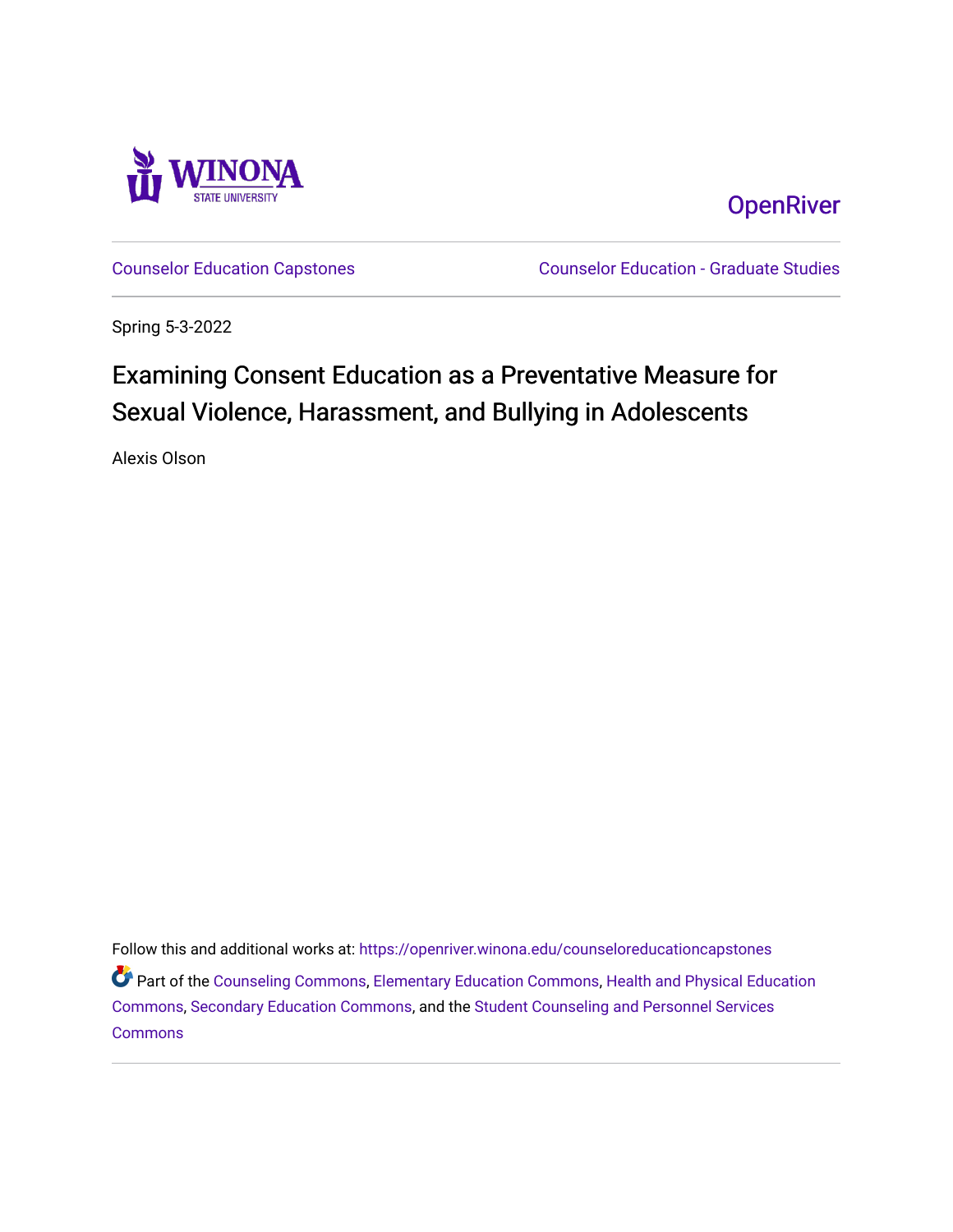# **Examining Consent Education as a Preventative Measure for Sexual Violence,**

# **Harassment, and Bullying in Adolescents**

Alexis Olson

A Capstone Project submitted in partial fulfillment of the

requirements for the Master of Science Degree in

Counselor Education at

Winona State University

Spring 2022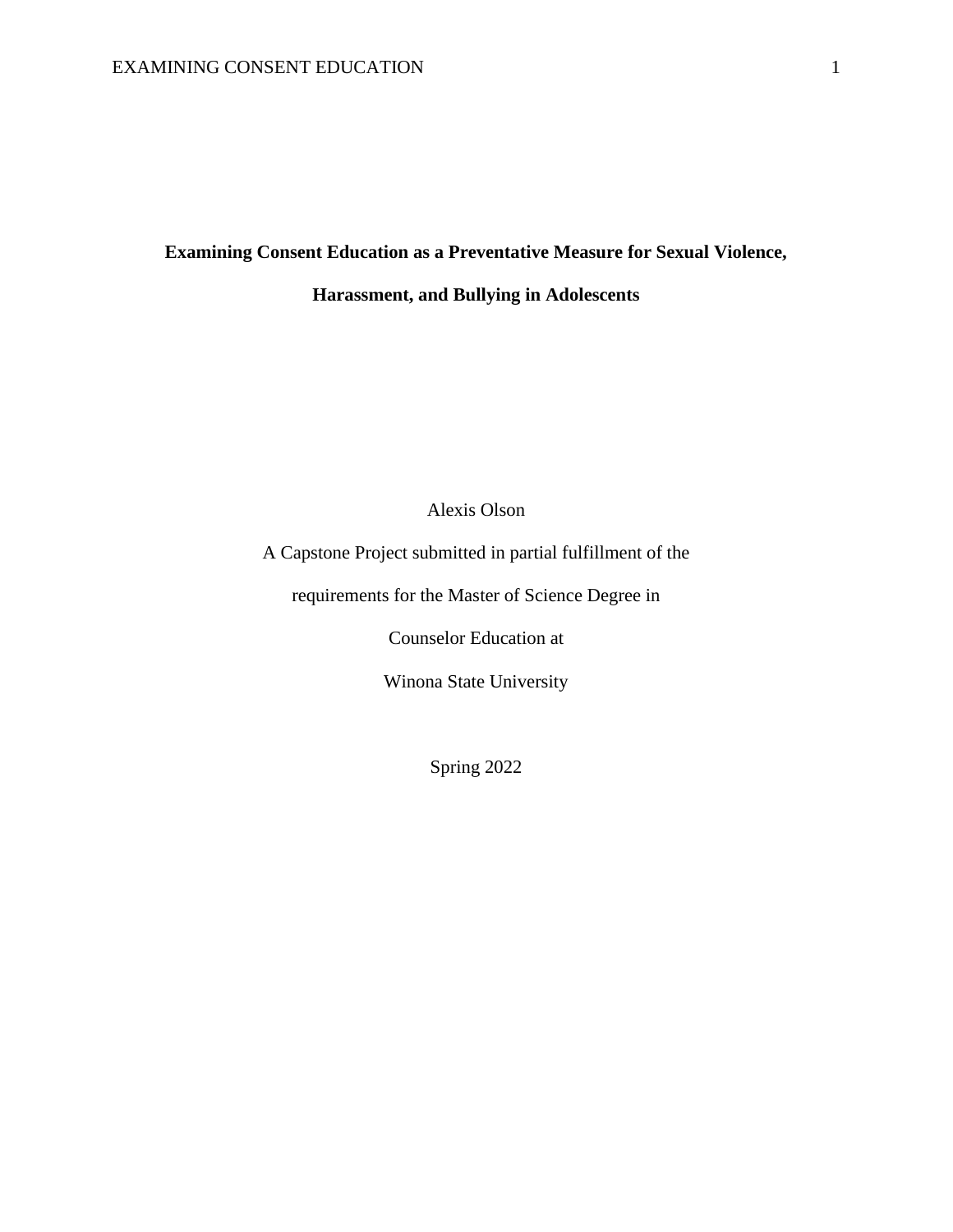Winona State University

College of Education

Counselor Education Department

## CERTIFICATE OF APPROVAL

\_\_\_\_\_\_\_\_\_\_\_\_\_\_\_\_\_\_\_\_\_\_\_\_\_\_\_\_\_\_

## CAPSTONE PROJECT

 $\_$ 

Examining Consent Education as a Preventative Measure for Sexual Violence,

Harassment, and Bullying in Adolescents

This is to certify that the Capstone Project of

Alexis Olson

Has been approved by the faculty advisor and the CE 695 – Capstone Project

Course Instructor in partial fulfillment of the requirements for the

Master of Science Degree in

Counselor Education

| Capstone Project Supervisor: | Mary Fawcett, Ph.D. |
|------------------------------|---------------------|
|                              | Name                |
|                              |                     |
|                              | Signature           |
| Approval Date:               | May 3, 2022         |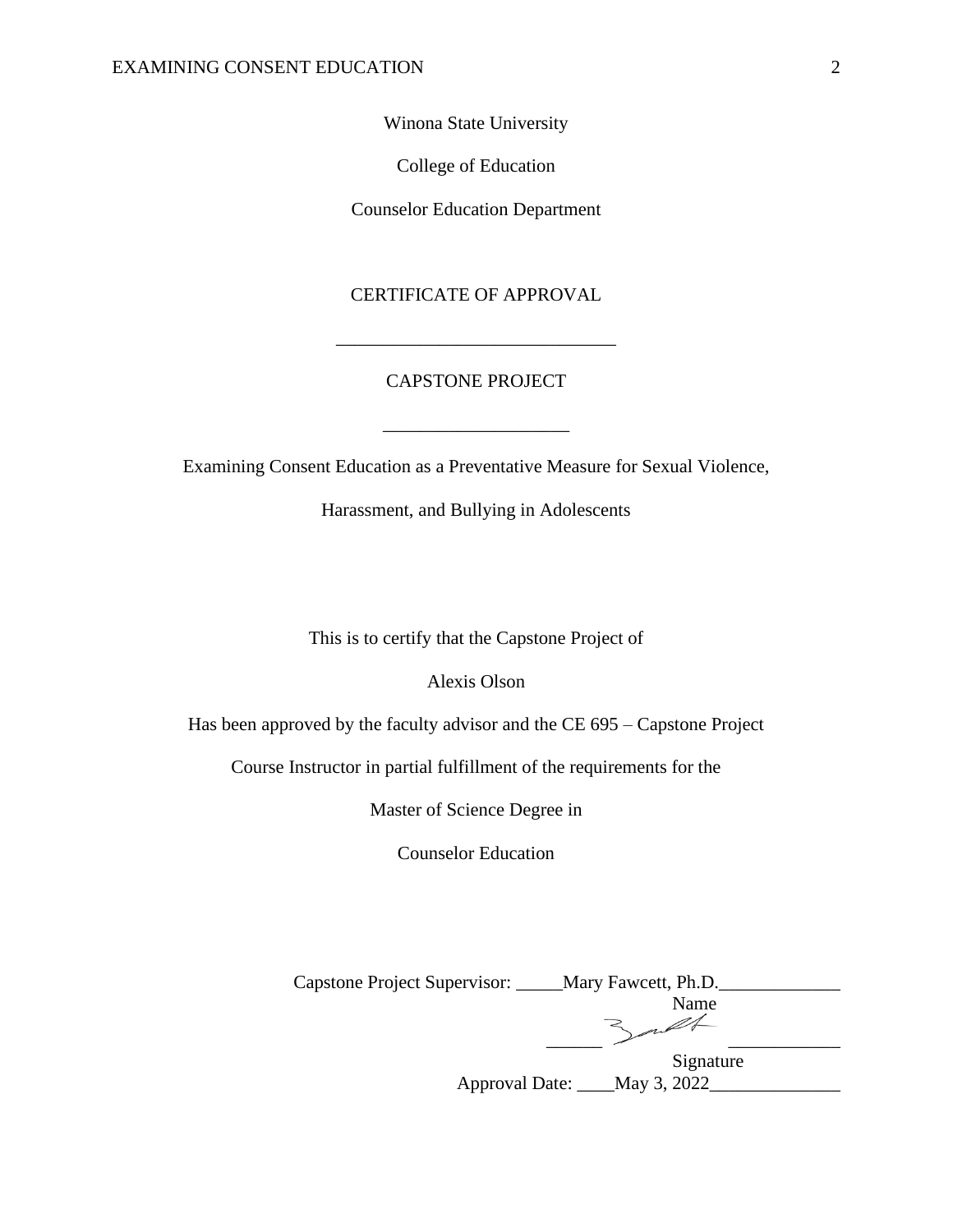### **Abstract**

This paper is an examination of consent education in K-12 schools in the United States. Each state determines its own consent education policies. Most states do not require consent education despite high rates of adolescent sexual activity and increasing rates of sexual violence in adolescents. This paper examines the integration of adolescent sexual violence, harassment, and bulling. Considerations of current research shows an increase in adolescent experiences of sexual violence and connections to sexual harassment and bullying. Additionally, this paper explores consent education through classroom guidance lessons and cross curricular implementation. Examination of consent education as a preventative measure for sexual violence, harassment, and bullying in adolescents involves exploring causes and motivations for these types of violence.

*Keywords:* consent education, adolescents, K-12 schools, sexual violence, sexual harassment, bullying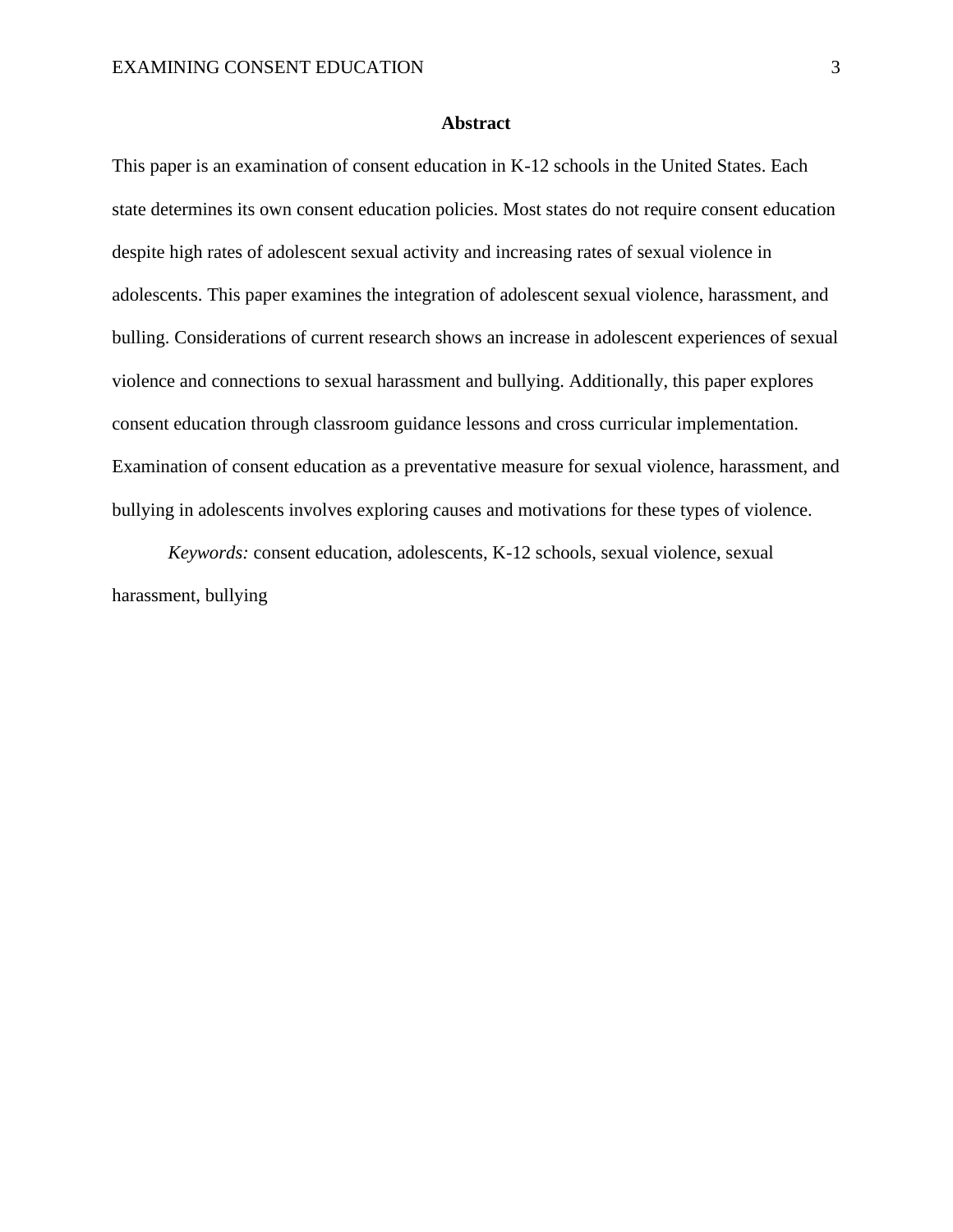# **Contents**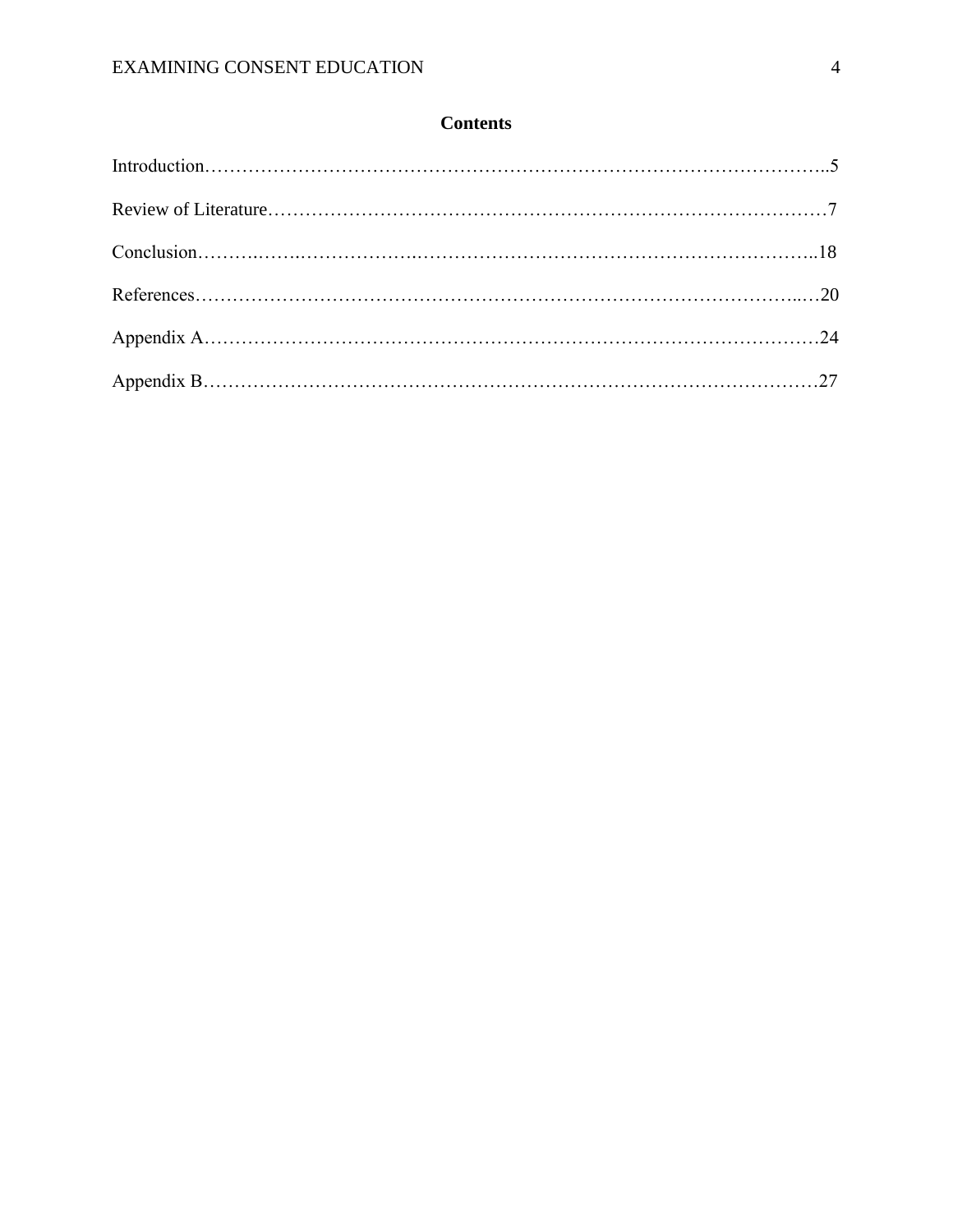# **Examining Consent Education as a Preventative Measure for Sexual Violence, Harassment, and Bullying in Adolescents**

The Rape, Abuse, and Incest National Network (RAINN), defines sexual assault as, "sexual contact or behavior that occurs without explicit consent," ("Sexual Assault", 2022, para. 2). There is no universal definition of consent in the United States; the definition varies based on each state's decision either in law or through court cases ("Legal role of consent", 2022). This paper will be referring to consent based on the definition given by RAINN: Consent is an agreement between participants to engage in an activity (typically sexual in nature) and should be clearly and freely communicated. Consent cannot be given by individuals who are underage, intoxicated, or incapacitated; nor can it be coerced – pressured, intimidated, or threatened. Additionally, consent can be revoked at any time prior to or during the activity ("What consent looks like", 2022).

The past decade has seen many states enact new laws requiring consent education in colleges and universities (Abramson & Dautch, 2014). Studies have shown that direct instruction regarding sexual consent improves knowledge, attitudes, and behavioral intentions of college students (Willis et al., 2019). However, according to the U.S. Bureau of Labor Statistics (2021), as of 2020, about 37% of high school graduates did not enroll in college. These numbers suggest that there is a large number of young adults without access to sexual consent education which is being provided by colleges and universities (Willis et al., 2019).

It is believed that, "a person's approach to sexual behavior and relationships is often already firmly established by the time [they] reach college," (Abramson & Dautch, 2014, para. 4). Research has shown that the average age of first sexual intercourse occurs around the age of 16 (Willis et al., 2019). In fact, Guttmacher Institute (2019), found that 65% of adolescents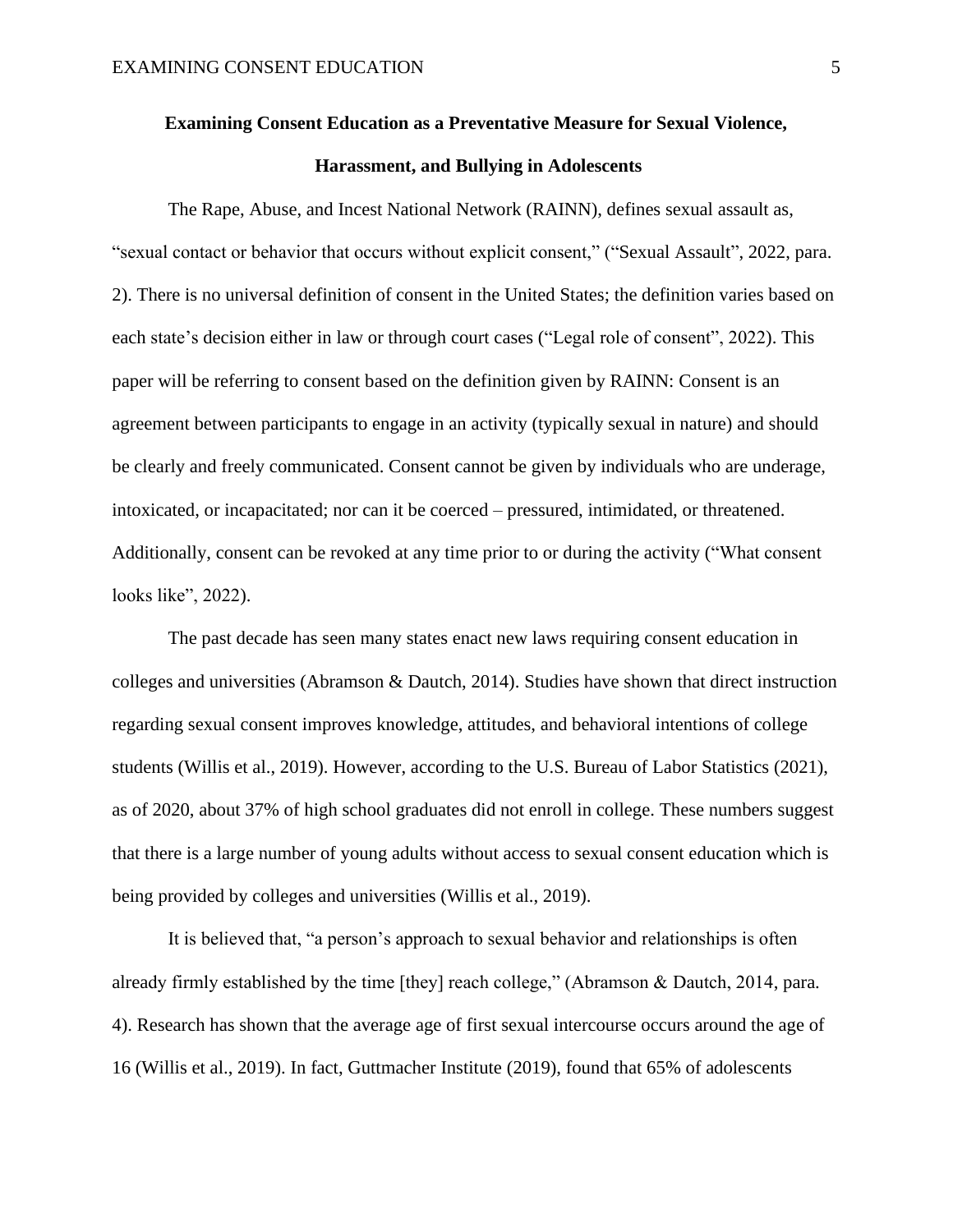engaged in sexual intercourse by the time they were 18 years old. This research suggests college may be too late for consent education to be effective in preventing sexual violence prevention. If young people are engaging in sexual intercourse earlier, they should be taught their right to consent earlier as well.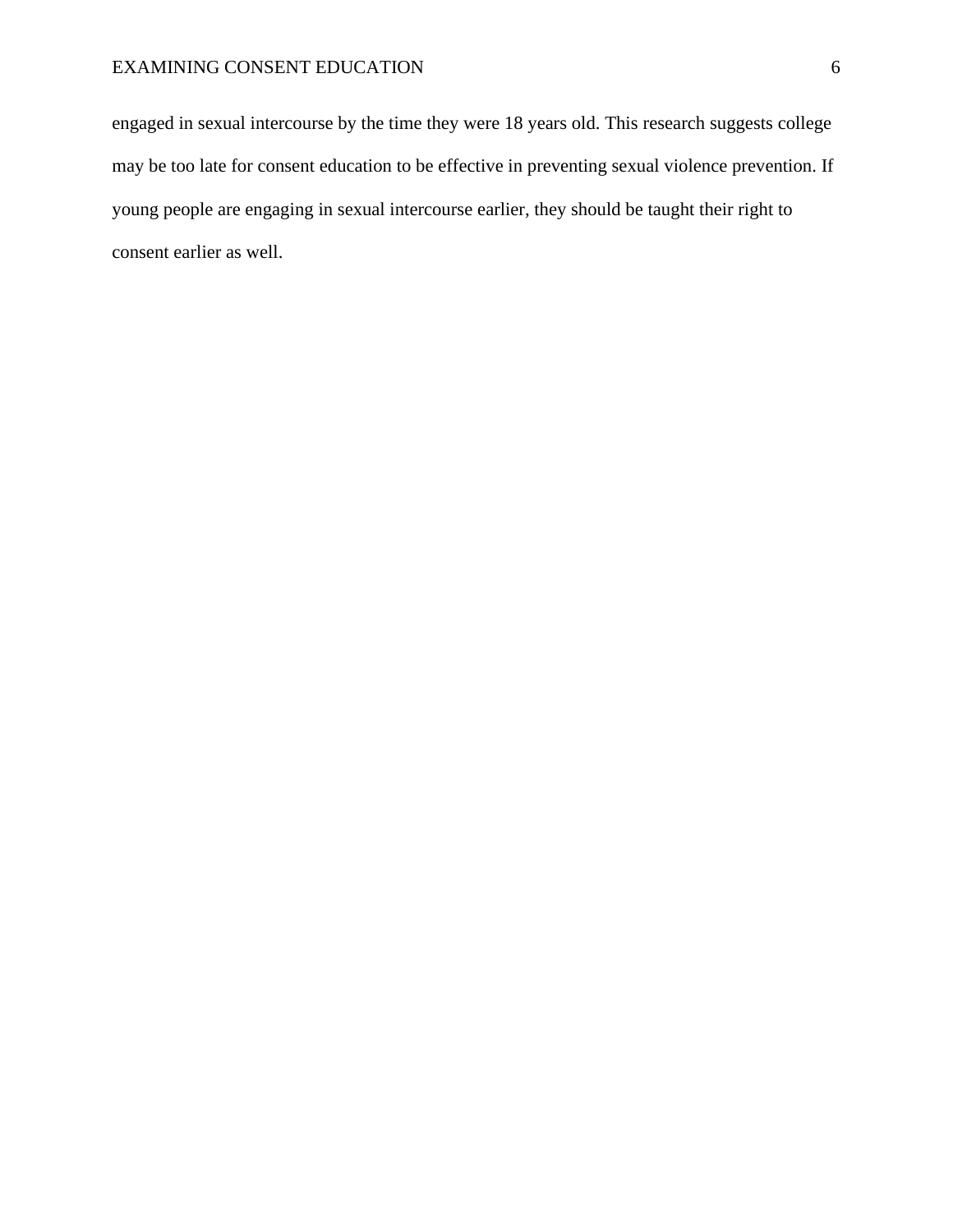#### **Review of Literature**

## **Title IX Policies**

Title IX of the Education Amendments of 1972, protects individuals from sex-based discrimination in education programs and activities (US Department of Education, 2021). Title IX is commonly discussed in higher education settings; however, it is also crucial in Kindergarten through  $12<sup>th</sup>$  grade schools and activity programs. When looking at K-12 schools, Title IX protects students from discrimination based on sex or gender identity. It also protects students from sexual harassment, which has been classified into two types of behavior under Title IX. The first type of sexual harassment, as defined under Title IX, is quid pro quo harassment. This type of sexual harassment occurs when an aid, benefit, or service is given in exchange for an individual's participation in unwelcomed sexual conduct (Pennepacker, 2021).

Quid pro quo harassment typically involves a power difference between the two parties. A common example of sexual harassment in the educational setting is that between a teacher and student, where a teacher uses academic gain as an intimidation or coercive factor (U.S. Department of Education, 2020). It's also important to remember quid pro quo harassment can occur between students, for example a student tutor/mentor. The second type of harassment defined under Title IX is unwelcomed sexual conduct that is, "so severe, pervasive, and objectively offensive that it effectively denies a person equal access to the recipient's education program or activity," (Pennepacker, 2021, para. 5).

In K-12 schools, the obligation to respond is only actuated when certain conditions are met under Title IX. Schools must first have knowledge of sexual harassment, meaning a report has been made by a student to a teacher or staff member in the school (Pennepacker, 2021). The second condition for an obligatory response from a K-12 school, is that the harassment must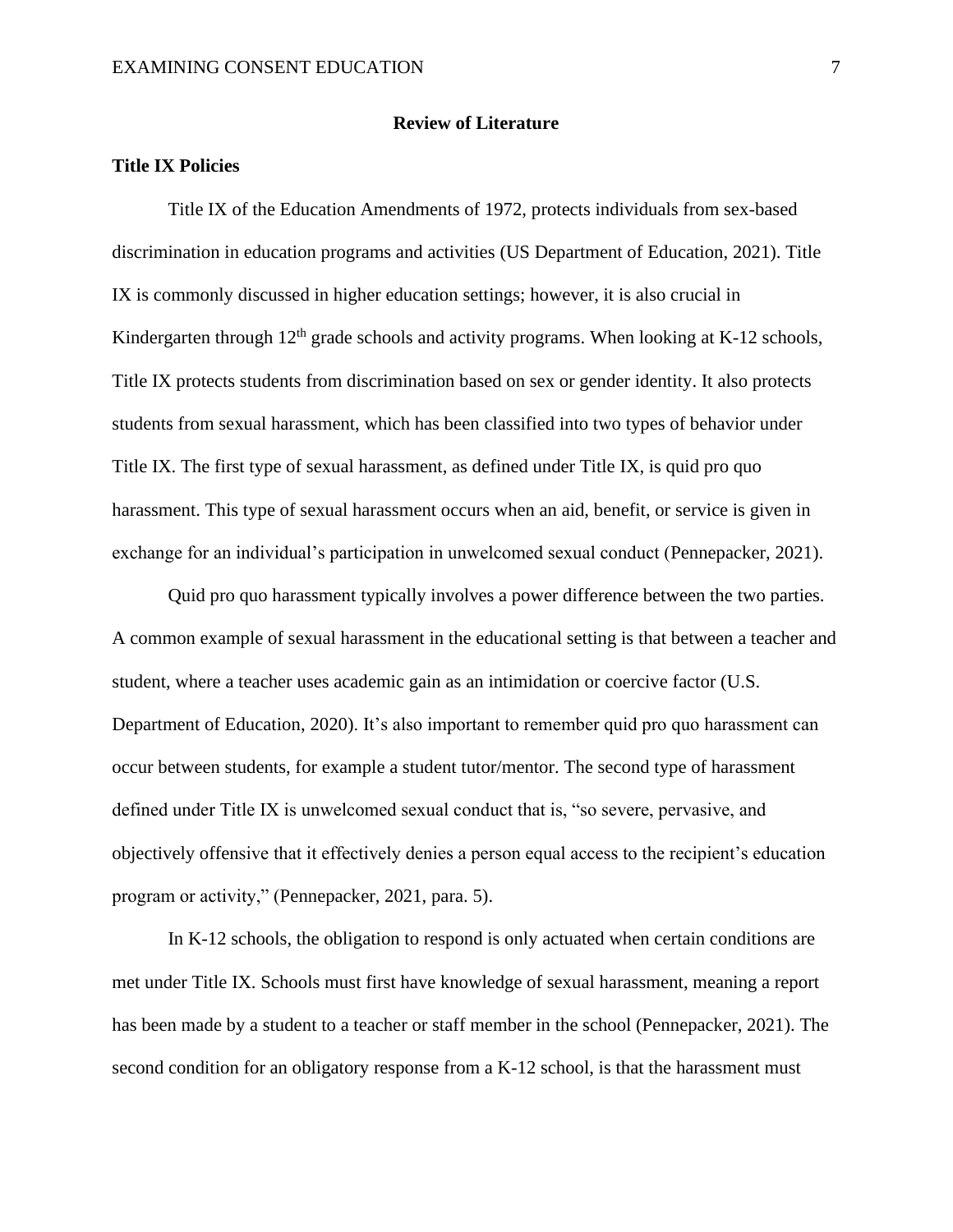involve conduct that occurred within the school's program or activity. It is important to note where the harassment occurred does not necessarily determine whether harassment occurred within the school's program or activity, "Schools should determine whether the harassment occurred under conditions where the school owned the premises, had oversight, supervision or discipline over the location, activity or participants," (Pennepacker, 2021, para.7). While there is no universal procedure on how schools must respond to sexual harassment reports, K-12 schools must have a grievance procedure to handle cases of sexual harassment which must contain protections for the parties outlined in Title IX (Pennepacker, 2021).

#### **K-12 Sex Education Policies**

In the United States, K-12 sex education policies are determined by each individual state. According to the Guttmacher Institute (2022), in the U.S, only 28 states and the District of Columbia (DC) require sex education in schools. Of those states that require sex education, only 11 require that the information taught in sex education must be medically accurate (Guttmacher Institute, 2022).

According to the Guttmacher Institute (2022), 40 states and DC require prevention of teen dating violence and sexual violence to be taught in schools. However, only 11 states require education on consent (Guttmacher Institute, 2022). This means that less than 25% of the U.S. is required to teach K-12 students about consent. In an analysis of U.S. health education standards, only one out of eighteen states examined explicitly expects its students to be able to define sexual consent (Willis et al., 2019).

Erin's Law, a non-profit social welfare organization, advocates for child sexual abuse prevention in K-12 schools (Erin's Law, 2019). Thirty-seven states have passed Erin's Law, with an additional thirteen states pending legislation (Erin's Law, 2019). However, when a state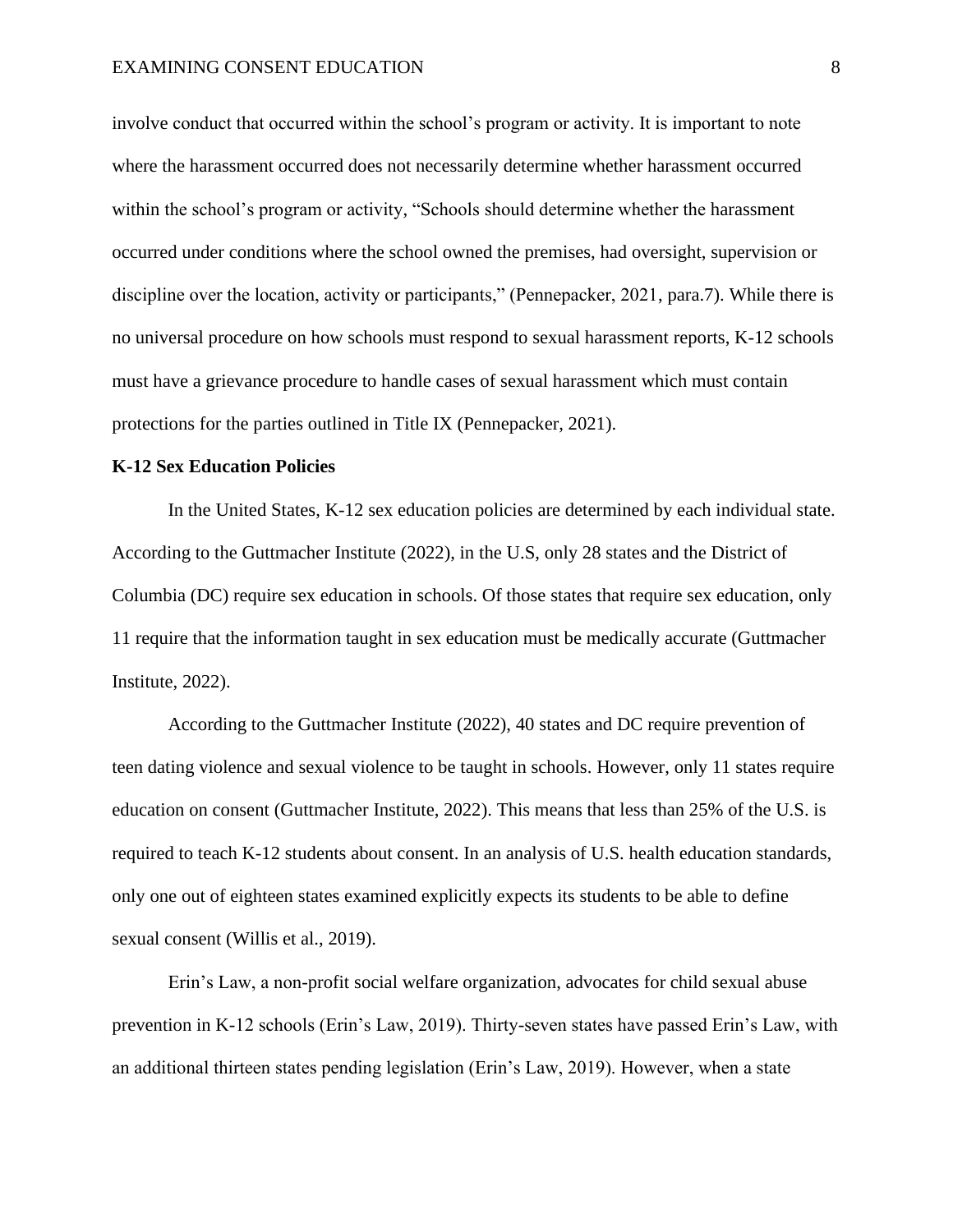#### EXAMINING CONSENT EDUCATION 9

passes Erin's Law, it may not be a requirement depending on the language of the law. For example, Minnesota Statutes does not require but encourages K-12 schools to implement child sexual abuse and sexual violence prevention curriculum,

The purpose of this section, which may be cited as "Erin's Law," is to encourage districts to integrate or offer instruction on child sexual abuse prevention to students and training to all school personnel on recognizing and preventing sexual abuse and sexual violence. (Minnesota Statutes, 2021, Subd. 1).

Another response to the lack of information about sexuality available for adolescents was the Sexuality Information and Education Council of the United States (SIECUS) which was founded in 1964 (SIECUS, 2018). Since its foundation, SIECUS has focused on developing and advocating for comprehensive sex education guidelines for K-12 schools. Studies have found that not only do health programs in schools help young people make safer choices about their sexual behaviors, but they also help students succeed academically (Future of Sex Education Initiative, 2012). Although many of the laws and policies discussed here are regarding sexual harassment and sexual violence, it is important to inspect how bullying is linked to these forms of violence in order to examine how consent education can be used as a form of prevention.

#### **Sexual Violence, Harassment, and Bullying in Adolescents**

As mentioned previously, it is estimated that by the age of 18, approximately 65% of adolescents have had sexual intercourse (Guttmacher Institute, 2019). The CDC's 2019 Youth Risk Behavior Survey found that over 10% of students in high school have been victims of sexual violence (Basile et al., 2020). This is an increase compared to the 9.74% of adolescents who have been victims of sexual violence in the CDC's 2017 Youth Risk Behavior Survey (Kann et al., 2018). While this may seem like a low percentage of high school students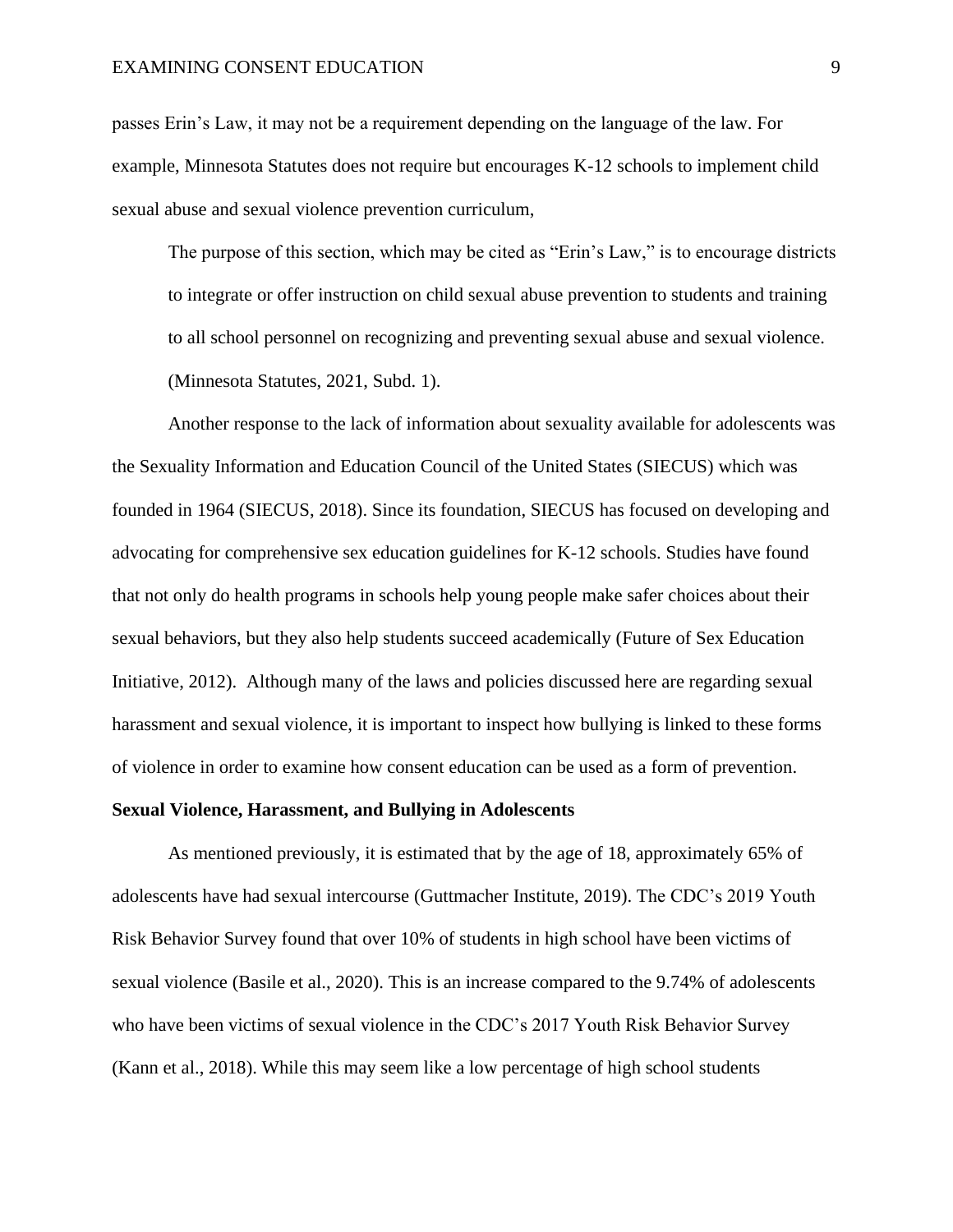#### EXAMINING CONSENT EDUCATION 10

experiencing sexual violence, it is important to remember that occurrences of sexual violence are often underreported. The National Center for Injury Prevention and Control, Division of Violence Prevention (2022), has since stated a third of sexual assault survivors were first raped by the time they were 18 years old.

Over the years, bullying research has been detached from other forms of sexual harassment and violence. However, it has been recognized by researchers that much of the bullying victimization that adolescents experience in schools is gender or sexuality related (Milnes et al., 2021). According to the American Psychological Association (2022), bullying is an aggressive behavior where a person intentionally and repeatedly causes harm or discomfort to another.

The CDC's 2019 Youth Risk Behavior Survey found that over 15% of students in high school have experienced electronic bullying (Basile et al., 2020). This survey was conducted before the COVID-19 pandemic, and so these numbers may not be accurate to the current climate of electronic bullying. Additionally, it was found that over 19% of students reported experiencing bullying on school property (Basile et al., 2020). While Basile et al. (2020), reported racial/ethnic differences in bullying victimization, they also note that using the term, "bully," can cause underreporting especially by students who are Black. Current research is very important in exploring rates of bullying and other forms of gender-based violence since the COVID-19 pandemic has shifted U.S. culture. While there is some research on the relationship between bullying, sexual harassment, and sexual violence, further research is needed to better understand how these forms of violence intersect.

In a study conducted by Milnes et al. (2021), adolescent sexual bullying experiences were analyzed and the participants drew upon concepts of consent to understand their interactions.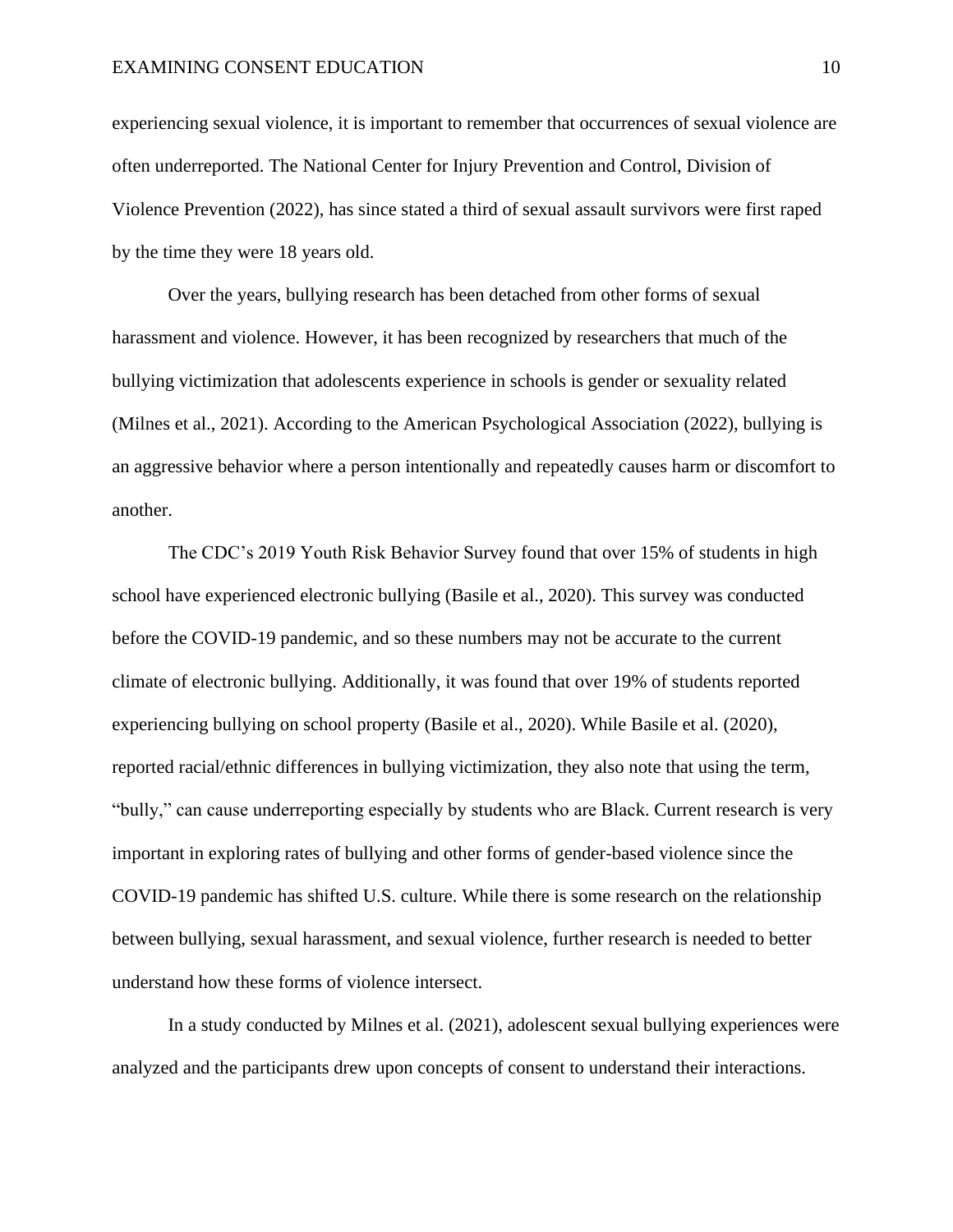According to Milnes et al. (2021), participants in their study identified both direct and indirect actions which could fit into the definition of bullying and also sexual harassment. Study participants discussed consent in regards to bullying, conflating willingness and wanting, much like society in regards to sexual violence.

Consent in a bullying context is very similar to that of sexual violence in that the act of bullying is unwanted or being forced to do things a person does not want to do. Another link found in Milnes et al. (2021), study is that between bullying within friendships and dating violence in that consent tends to be assumed. For example, two friends calling each other names may not be considered bullying due to the friendship and assumed consent. Similarly, in a dating relationship, sexual consent is often assumed, although it is known that this is not always the case. Consent should never be assumed in any situation; however, adolescents may struggle to identify these distinctions in boundaries as they navigate their sexual experiences (Milnes et al., 2021).

#### **Suggestions for Consent Education Implementation**

As mentioned previously, many researchers agree that college is too late to begin educating young people on consent (Abramson & Dautch, 2014; Beres, 2020; McGuire, 2018; McGuire, 2021; Naide, 2020; Schroeder, 2015; Willis et al., 2019). If the goal of consent education at the collegiate level is to prevent sexual violence, then consent education should start before young people become sexually active (Willis et al., 2019). It is hypothesized that earlier consent education may have a greater chance of preventing sexual violence and may also empower young people to report violence when it does happen (Abramson & Dautch, 2014).

The first step in implementing consent education is educating teachers, administration, and other school staff on consent and sexual violence, harassment, and bullying. Most school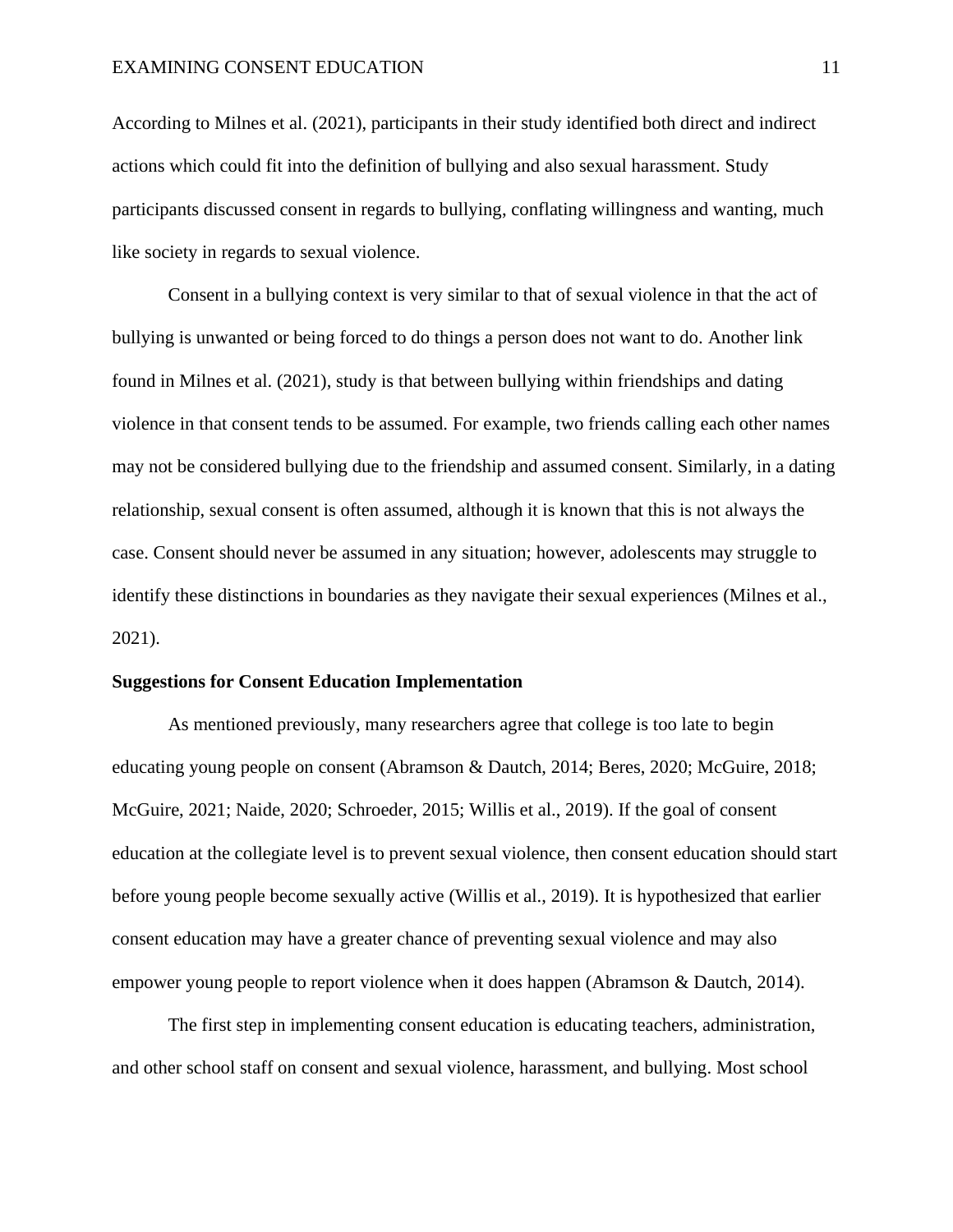#### EXAMINING CONSENT EDUCATION 12

counselor programs do not require education on topics relating to sex and sexual violence in adolescents (Schubert, 2019). Additionally, school administration programs typically require knowledge of laws and procedures related to sexual violence, however, further education surrounding consent is not typically required (Miller & Mondschein, 2017).

The lack of knowledge and awareness is very problematic in recognizing the issue and advocating for change. All school staff and administrators should be trained on sexual misconduct, consent, dating violence, and reporting and response obligations under Title IX (McGuire, 2018). By educating and training school staff and administration on these issues, a culture of consent can be created and maintained. Consent curriculum can then be more unified throughout the school with clear expectations on how to deal with these issues when they arise.

In an analysis of current health education standards in the U.S., Willis et al. (2019), found that many states included curricular themes relevant to consent including communication skills, decision making, personal space, and interpersonal relationships. While this is a solid foundation for consent education, there should be a natural continuation of lessons from early childhood through adulthood (Naide, 2020). The continuous lessons of consent and other relevant themes are important to helping students navigate the messages they receive from social media about body image and their right to bodily and sexual autonomy (McGuire, 2018).

By starting to teach consent early in childhood, young children are able to understand what inappropriate touch is and what to do if it happens to them. Additionally, this key introduction to consent teaches young children that inappropriate touch is unacceptable for them to do to others. By continuing the conversation of consent throughout childhood, students can connect the concept of consent to their friendships and romantic relationships. Other aspects of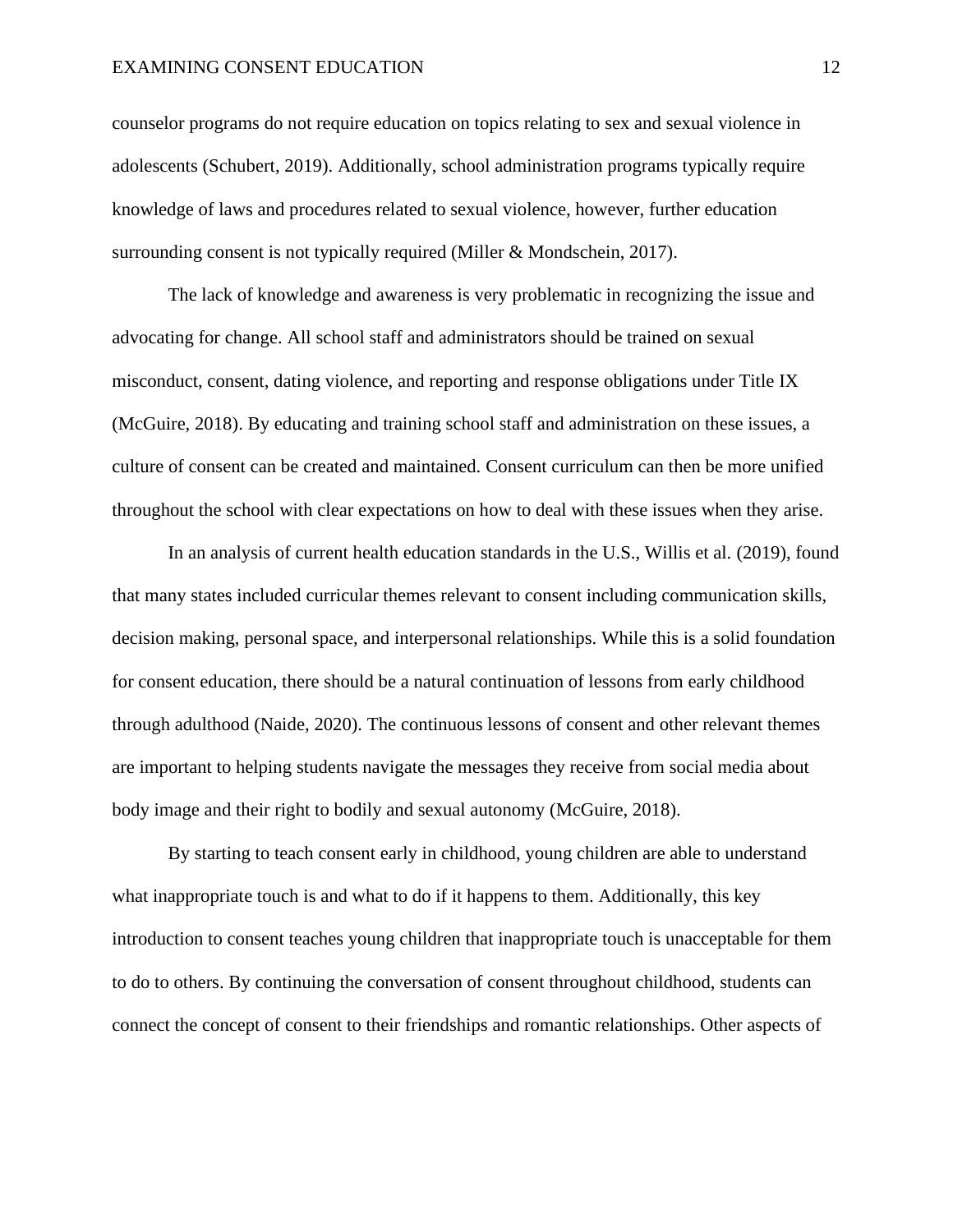consent that are important for teens and young adults to know is the legality of consent and consequences for sexual violence and harassment (Schroeder, 2015).

By teaching students, the consequences for not respecting others right to consent, students may be more likely to take this topic seriously. Schroeder (2015), suggests not only teaching students what consent is and the consequences of violating consent, but teaching students how to set boundaries and their right to say no. Additionally, multiple researchers have purported that consent education may be beneficial through integration across school subjects and lessons (Schroeder, 2015; McGuire, 2021).

#### *Classroom Guidance Lessons*

According to the American School Counselor Association (2019), school counselors are licensed professionals who improve student academic, social/emotional, and career success for all students. The ASCA National Model suggests school counselors align their work with Multi-Tiered Systems of Support (MTSS) to provide direct and indirect student services (American School Counselor Association, 2019). Tiers 2 and 3 include targeted interventions such as small group and individual counseling, consultation, and referrals (American School Counselor Association, 2019). Tier 1 interventions include school wide programs and initiatives as well as classroom instruction. Classroom lessons allow school counselors to provide instruction on important topics to all students in an efficient way.

Classroom guidance lessons conducted by school counselors have been found to improve academic achievement, behaviors, and attitudes (Lee, 1993). Often, school counselor's classroom guidance lessons are centered around academic, social/emotional, and/or career topics. While consent education is often tied to sex education in K-12 schools, having school counselors provide classroom guidance lessons on consent could be beneficial to connect to social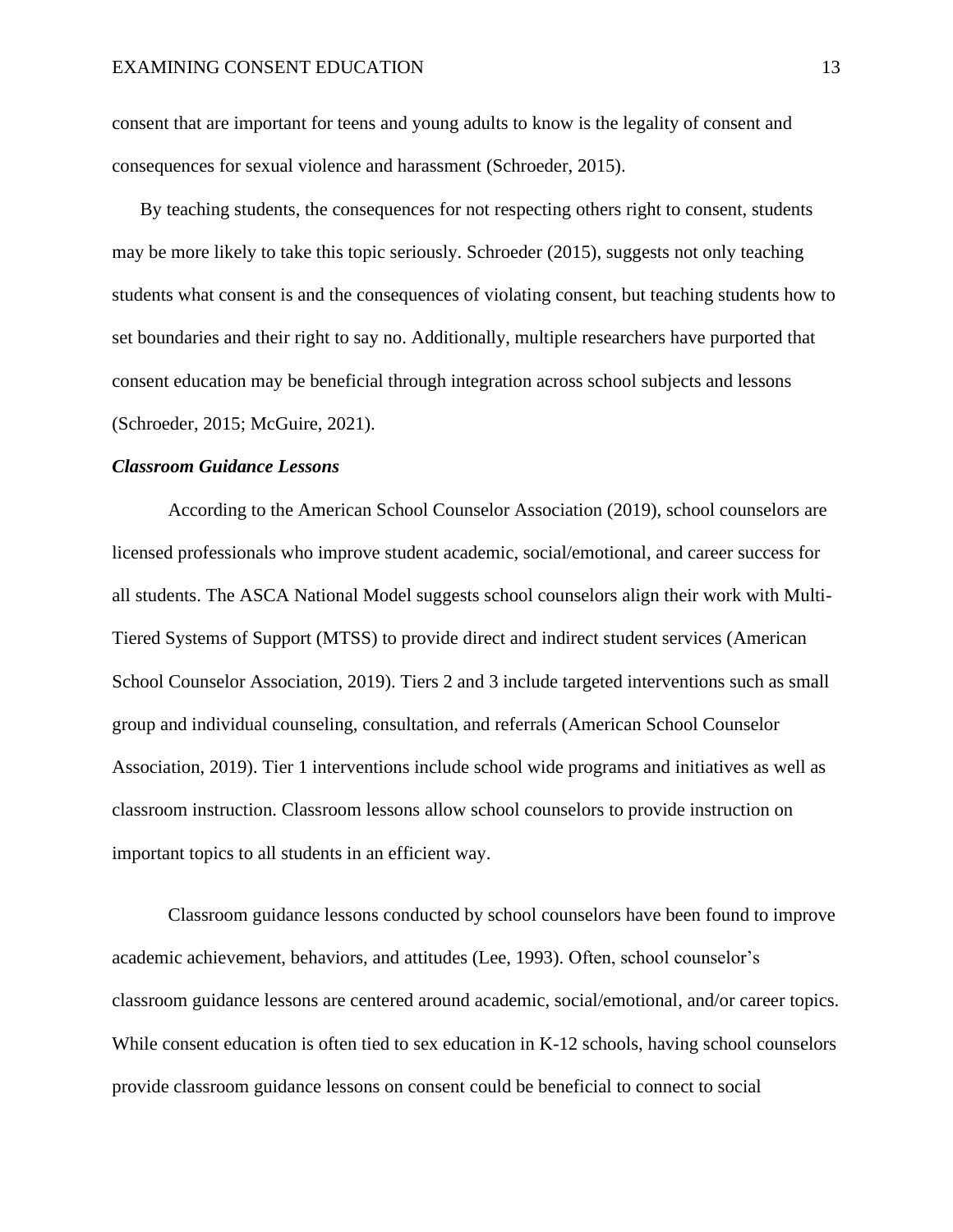emotional learning. Many topics related to consent such as kindness, respect, friendship skills, and personal boundaries are often taught by teachers and school counselors in K-12 schools (Schroeder, 2015). As students get older, around middle school age, explicit instruction on these concepts occurs less frequently (Schroeder, 2015). Researchers argue consent education should start young and continue into adulthood (McGuire, 2018; Schroeder, 2015). Of course, consent education should be developmentally appropriate, focusing on different aspects of consent in different contexts. For example, elementary lessons based on consent may focus on physical boundaries and personal space (Appendix A). A high school lesson on consent may be more explicit and discuss examples of sexual consent (Appendix B).

#### *Consent Across the Curriculum*

Consent education is central in health classes, particularly sex education components. However, if consent is going to be viewed as a paradigm rather than another subject in a class, then it needs to expand its reach throughout education (McGuire, 2021). McGuire (2021) gives many suggestions for cross-curricular implementation of consent education including all core subjects in K-12 schools. For example, in language arts courses, students can explore the nuances of consent and other related topics in literature (McGuire, 2021).

In science related courses, students could explore the effects of sexual violence and trauma caused by disregard of consent by learning about the mind and body's responses to trauma and fear. Integrating consent education in this format could help students understand the experiences of victims of sexual violence, harassment, and bullying by understanding how disregard of consent can negatively impact the mind and body (McGuire, 2021).

Historical courses could integrate consent education very well by examining how individual and bodily autonomy has been confirmed or denied to certain people and/or communities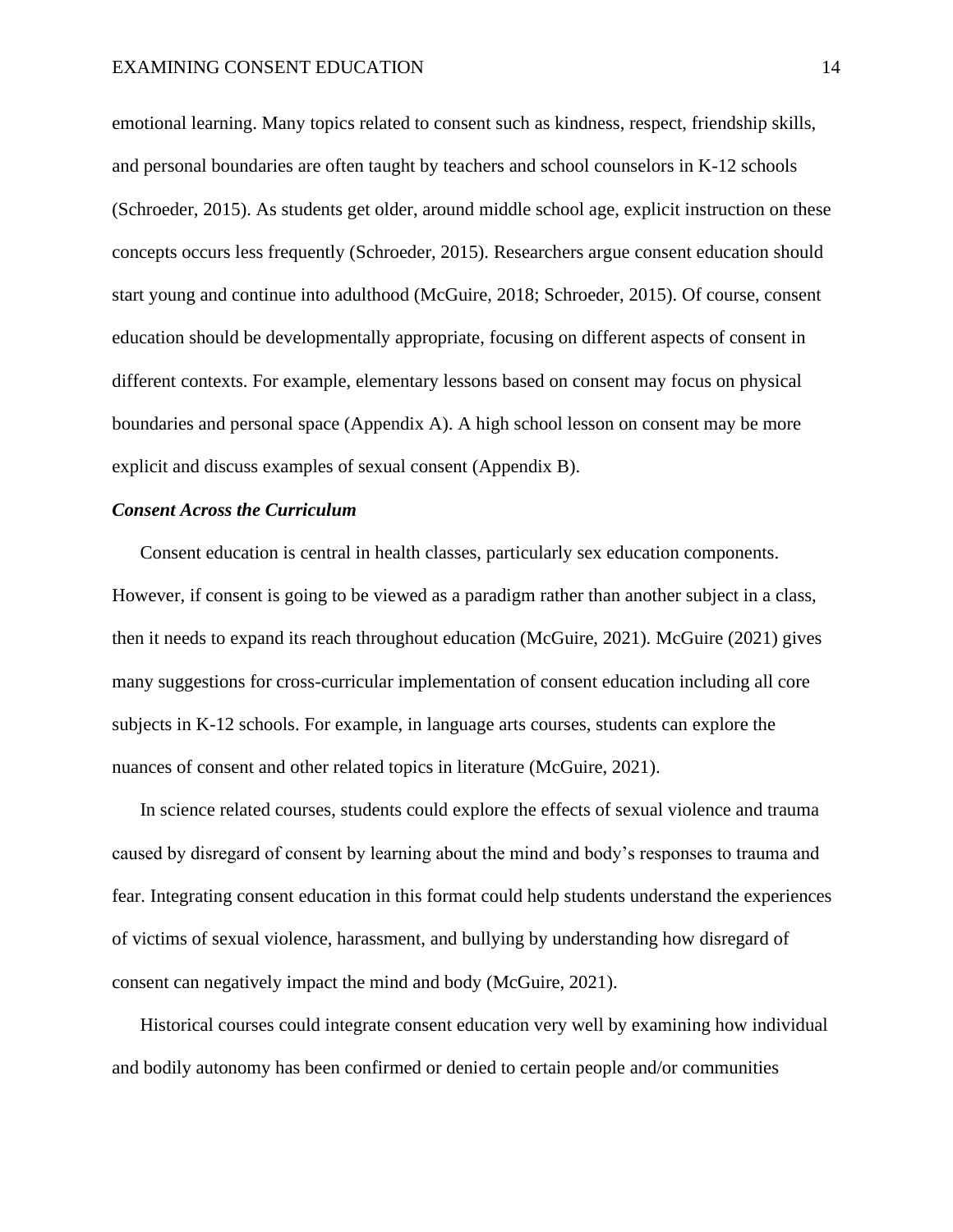throughout history. By exploring how the denial of the right to consent has been used to control and deny humanity throughout systems of structural inequality, students can better understand consent on a systems-wide level. Additionally, by examining consent through historical lenses, students are able to examine consent with holistic context to other issues such as domestic violence, systems of racism, and transphobia which students actively see in the current climate of the world (McGuire, 2021). Similarly in civics courses, students can examine how legal systems impact consent culture in addition to how the voices of sexual violence and harassment victims impact the way society responds to this type of violence (McGuire, 2021). Having students learn about consent in a civics context can help them understand the real-world implications of social awareness surrounding consent topics.

In math courses, consent can be integrated by analyzing statistics on sexual violence, harassment, and bullying. This would help students learn about the impacts of misinformation; whether that leads to minimization or maximization of prevalence. Additionally, by learning about consent and related violence in mathematics, it can give credence to other forms of consent education (McGuire, 2021).

McGuire (2021) argues that consent education should not be siloed due to the complexity of the topic. Integrating consent education across the curriculum reiterates the importance to students by learning about consent from different teachers (McGuire, 2021). By giving students more opportunities to learn, discuss, and explore consent through different lenses, McGuire (2021) argues students will be better equipped to make consent education actionable.

#### *The Role of Consent in Sexual Violence Prevention*

Despite many researchers push for consent education in K-12 schools, there is a lack of evaluation to determine the effectiveness of such programs (Beres, 2020). There are many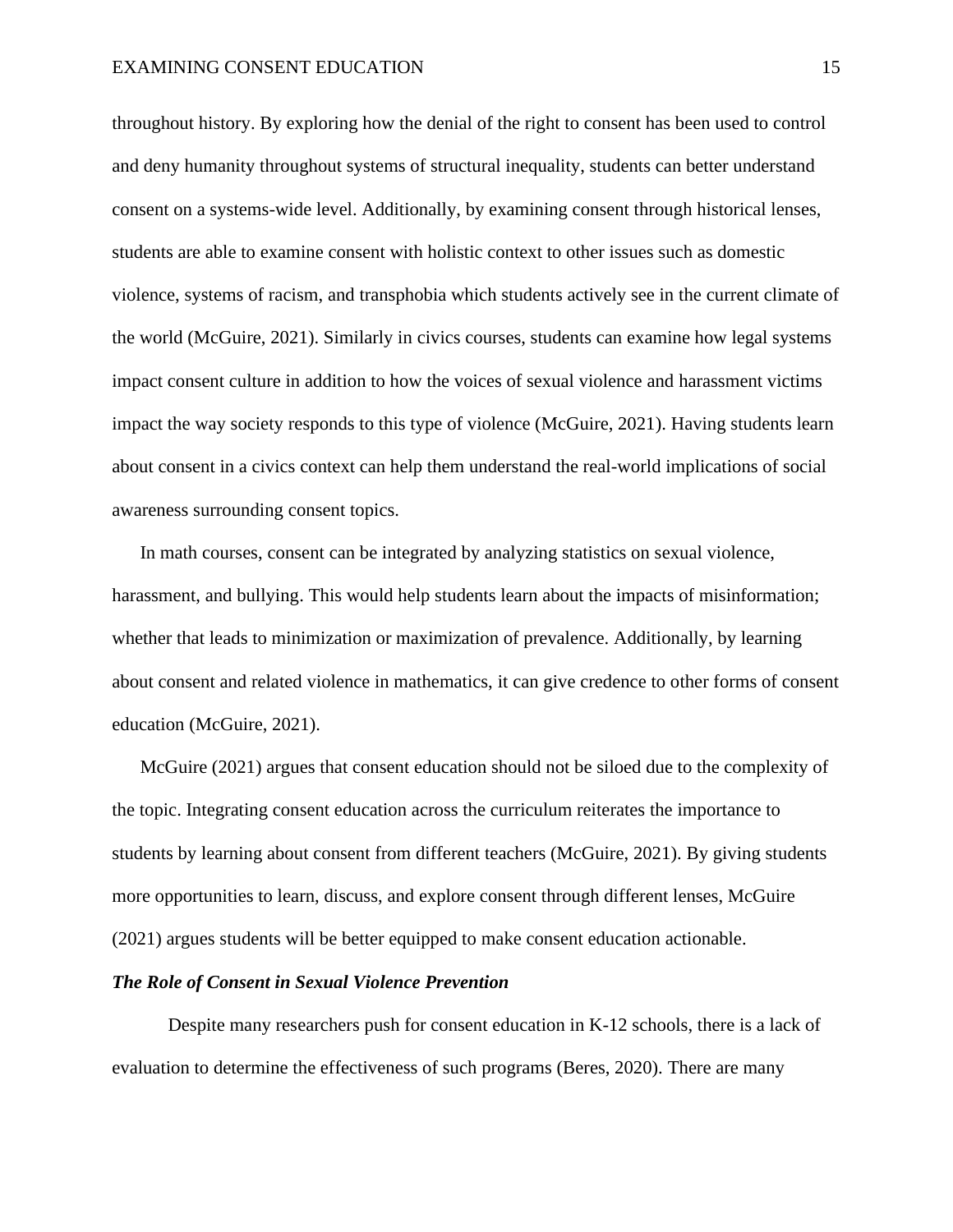#### EXAMINING CONSENT EDUCATION 16

assumptions of the underlying causes of sexual violence and motivations for offending. However, there are many researchers who agree that consent education has the potential to reduce sexual violence if a lack of knowledge about consent and communication regarding sex is what caused sexual violence (Beres, 2020).

In a study conducted by Beres (2020), educators and sexual violence activists were interviewed on their views or hypotheses of consent education outcomes. This study found that most participants somewhat agree consent education is vital for sexual violence prevention (Beres, 2020). Although, some participants argued consent education is not sexual violence prevention. Again, participants point to the underlying motivations for sexual violence, while consent education has the potential to greatly reduce rates of sexual violence, there may still be instances where a person enjoys or receives benefit from disregarding another's consent or boundaries (Beres, 2020).

While consent education is not a universal remedy, there is evidence to suggest that it does serve as a protective factor. In a study conducted by Santelli et al. (2018), receiving schoolbased sex education which promoted refusal skills before the age of eighteen was found to be a protective factor against sexual assault in college. This aligns with other research which shows the more discussion surrounding sex and agency in late childhood and teen years, the less likely abusive dynamics are to arise (McGuire, 2018). Further, even if abusive dynamics do arise, students would be more likely to have knowledge, self-efficacy, and personal advocacy skills to get help (McGuire, 2018).

#### **Discussion**

Implementing consent education across the curriculum could change the framework around consent from a single subject to a paradigm. The application of consent education could be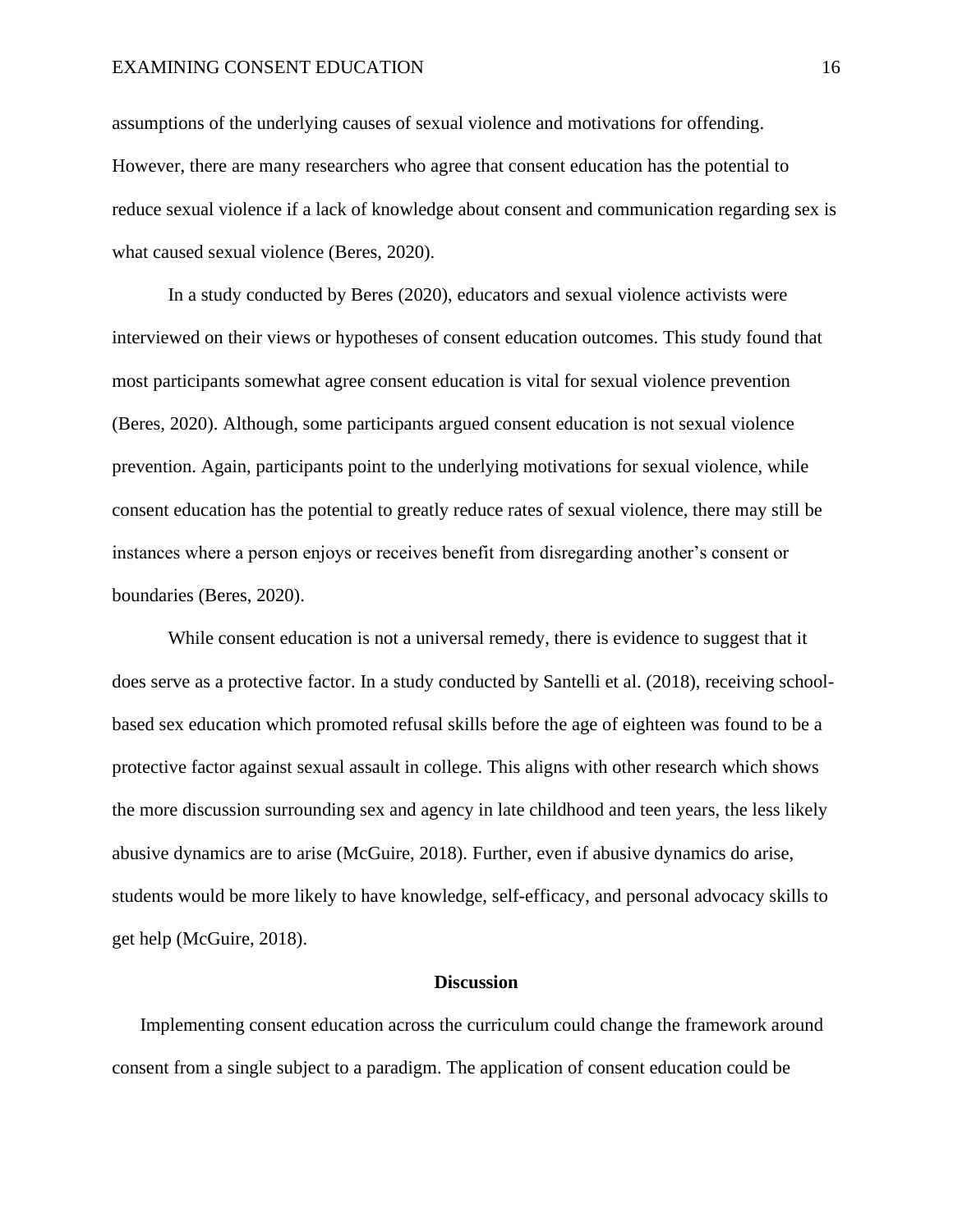#### EXAMINING CONSENT EDUCATION 17

beneficial to not only sexual violence prevention but potentially sexual harassment and bullying as well. Researchers argue consent education could be considered a preventative measure for sexual violence. However, there is currently not enough data to support this argument.

Future research examining the intersections of sexual violence, harassment, and bullying would be advantageous to understanding what types of prevention measures would be effective. This is especially applicable when considering these issues in adolescents and prevention measures in the K-12 school setting. It is not uncommon for public K-12 schools in the United States to struggle with funding, so considering an overarching approach to sexual violence, harassment, and bullying prevention would be beneficial and cost effective.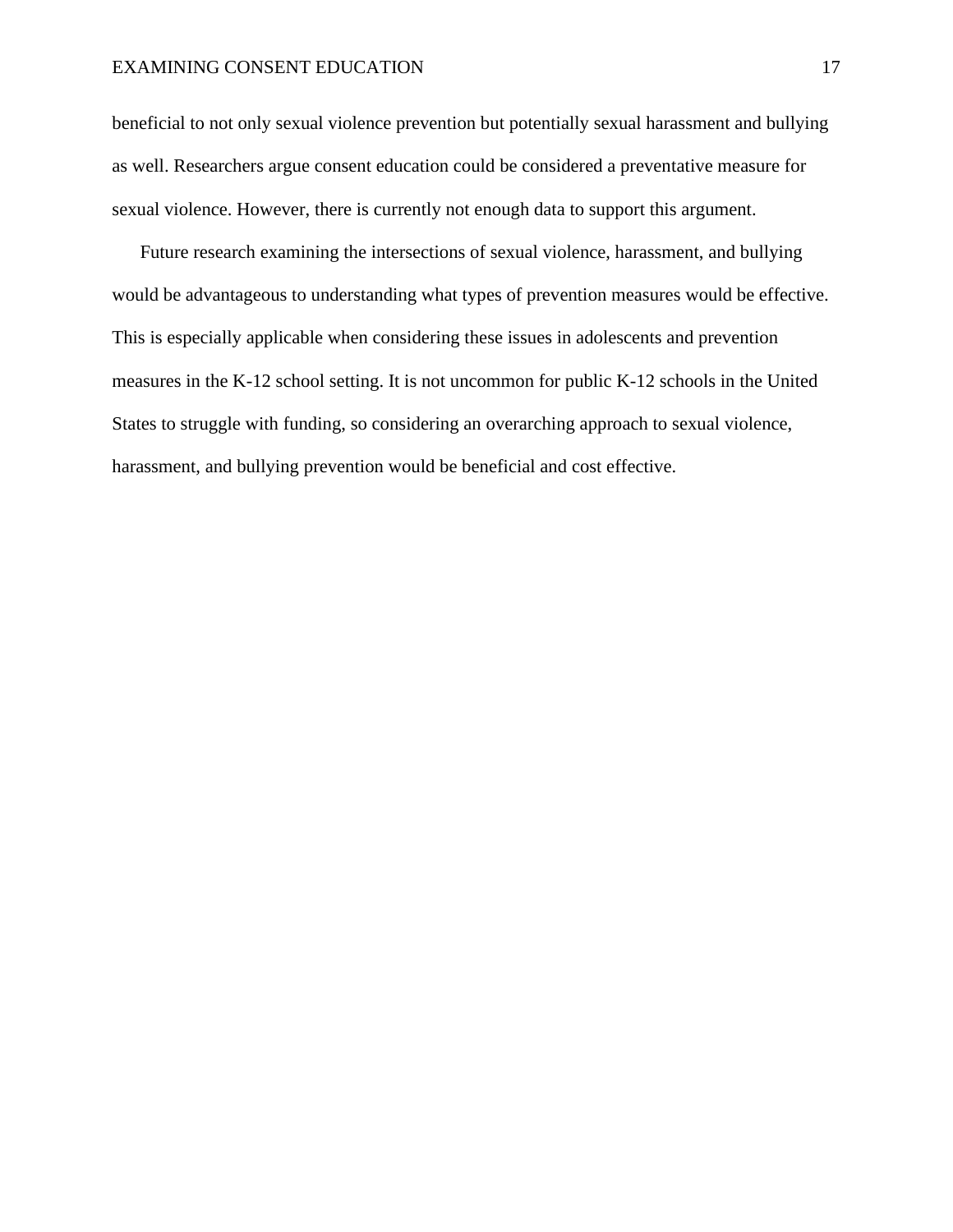#### **Conclusion**

Although there has been a significant increase in colleges and universities implementing consent education, there are many people who do not enroll in postsecondary education therefore are less likely to receive formal consent education. Additionally, research has shown that most adolescents have engaged in sexual intercourse before graduating high school. These gaps in consent education and sexual activity need to be addressed in order to provide effective education on consensual sexual activity.

In examining preventative measures in K-12 schools such as consent education policies, most of the United States does not require students to explicitly learn what consent is. One of the biggest federal laws which protects students and staff in K-12 schools from sexual discrimination and harassment is Title IX of the Educational Amendments of 1972. Although Title IX is valuable, it's practical application is limited in responsiveness as certain conditions must be met. Despite the policies and laws in place at the federal and state levels, consent education is not being implemented in majority of United States K-12 schools.

This research is alarming especially when recognizing that rates of adolescent sexual violence have increased. In examining recent research, rates of sexual violence in adolescents is similar to that of sexual harassment and bullying. Some research suggests sexual violence, harassment, and bullying are intersected as forms of violence perpetrated in K-12 schools.

Future research examining adolescent experiences of sexual violence, harassment, and bullying are necessary to better understand the intersections of these forms of violence. Additionally, research on these topics could lead to more effective forms of prevention programming in K-12 schools. Advocating for consent education in K-12 schools is important in order for students to receive the holistic education they deserve. Research examining effective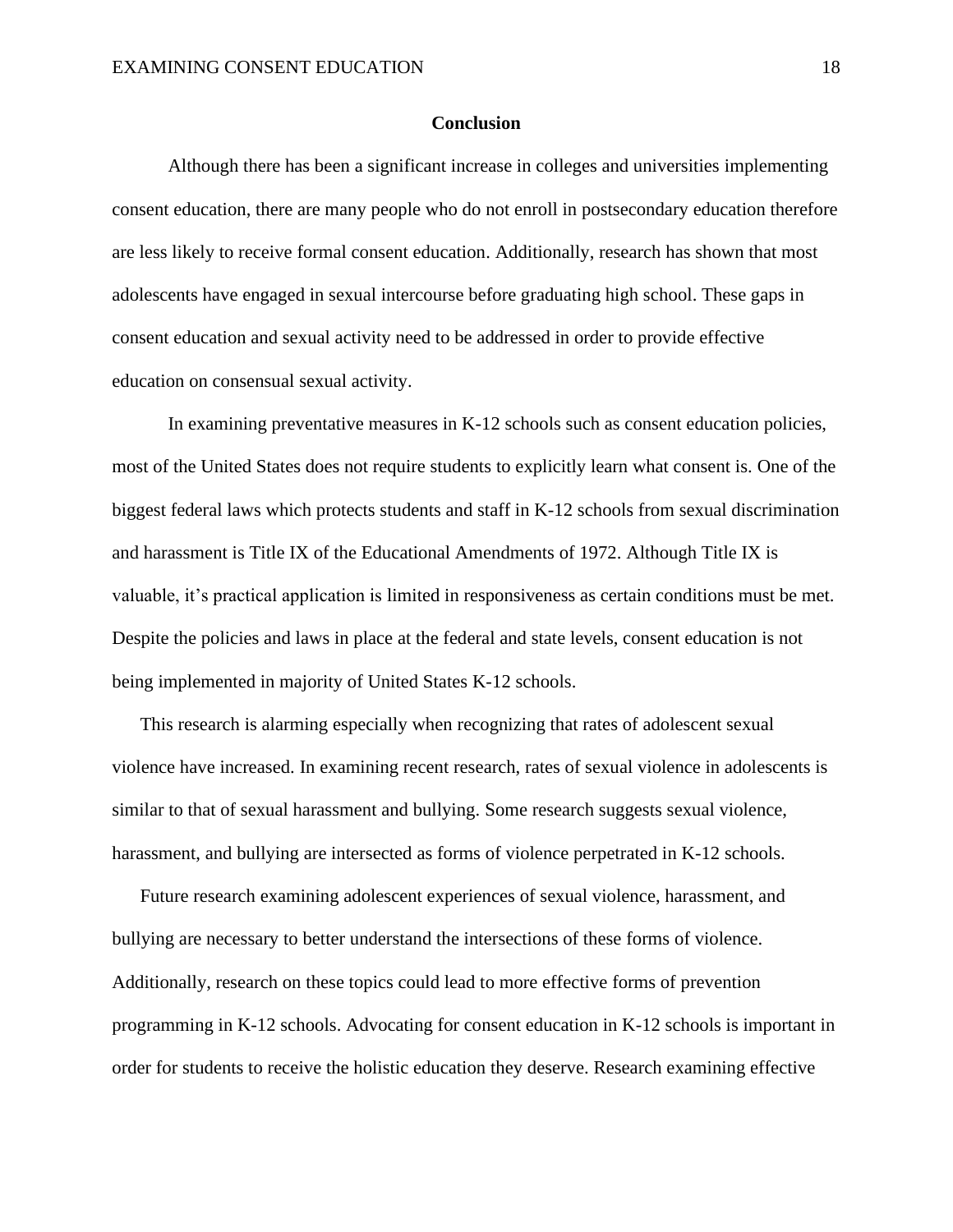forms of consent education implementation would be greatly beneficial in order to address the concern of rising rates of sexual violence, bullying, and harassment adolescents are experiencing.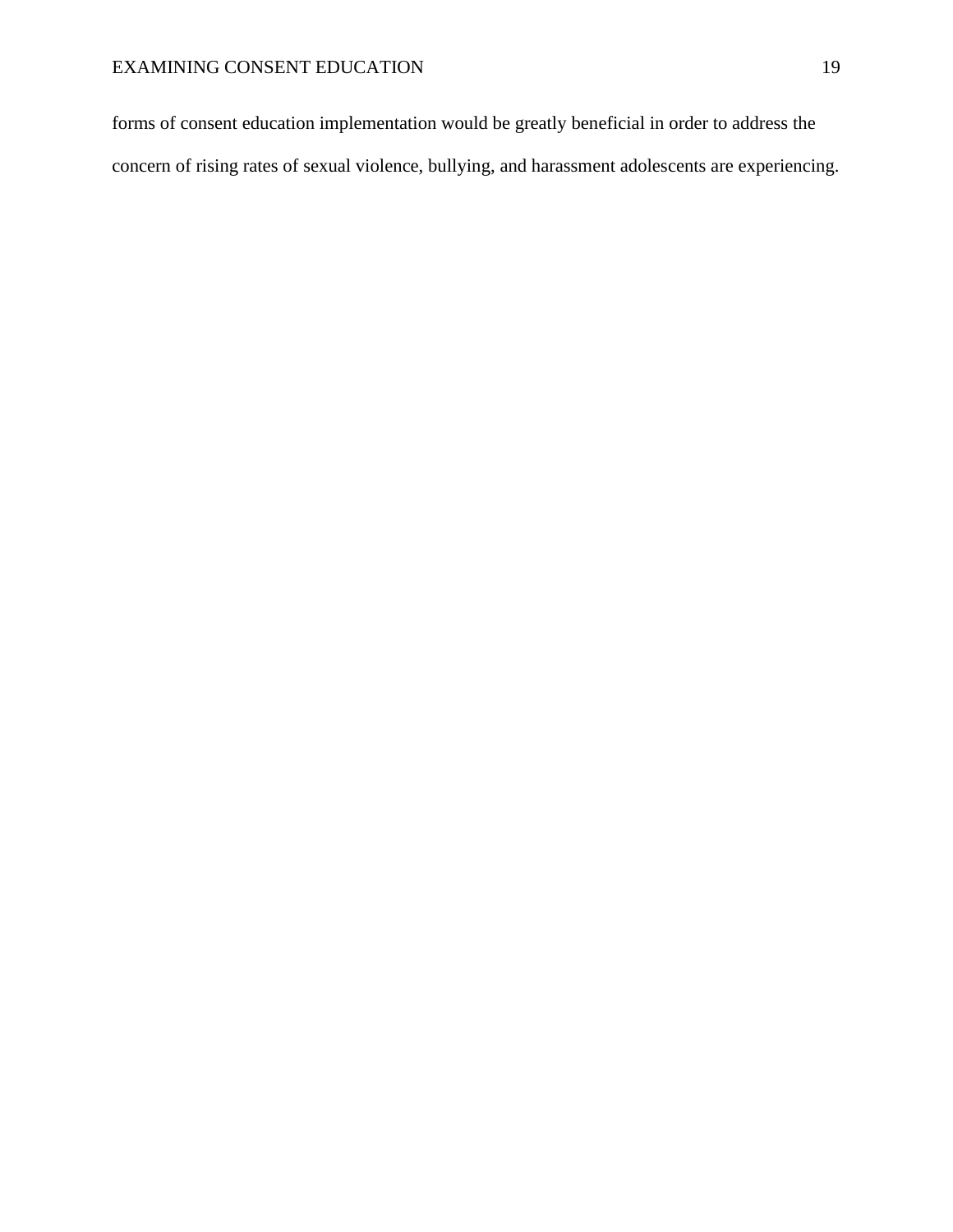#### References

Abramson, P. R., & Dautch, L. (2014, November 24). *Op-ed: Waiting until college to teach about affirmative consent is too late*. Los Angeles Times.

<https://www.latimes.com/nation/la-oe-abramson-affirmative-consent-20141124->

story.html

- American Psychological Association. (2022). *Bullying*. American Psychological Association. <https://www.apa.org/topics/bullying>
- American School Counselor Association. (2019). *The ASCA national model: A framework for school counseling programs* (4<sup>th</sup> ed.). Alexandria, VA: Author
- Basile, K. C., Clayton, H. B., DeGue, S., Gilford, J. W., Vagi, K. J., Suarez, N. A., Zwald, M. L., & Lowry, R. (2020). Interpersonal violence victimization among high school students youth risk behavior survey, United States, 2019. *MMWR Supplements*, *69*(1), 28–37. <https://doi.org/10.15585/mmwr.su6901a4>
- Beres, M. (2020). Perspectives of rape-prevention educators on the role of consent in sexual violence prevention. *Sex Education*, *20*(2), 227–238.

<https://doi.org/10.1080/14681811.2019.1621744>

Erin's Law. (2019, July). *What is Erin's Law?* <https://www.erinslaw.org/erins-law/>

Future of Sex Education Initiative. (2012). *National Sexuality Education Standards: Core Content and Skills, K-12* [a special publication of the Journal of School Health]. <http://www.futureofsexeducation.org/documents/josh-fose-standards-web.pdf>

Guttmacher Institute. (2022, January 1). *Sex and HIV Education*.

<https://www.guttmacher.org/state-policy/explore/sex-and-hiv-education>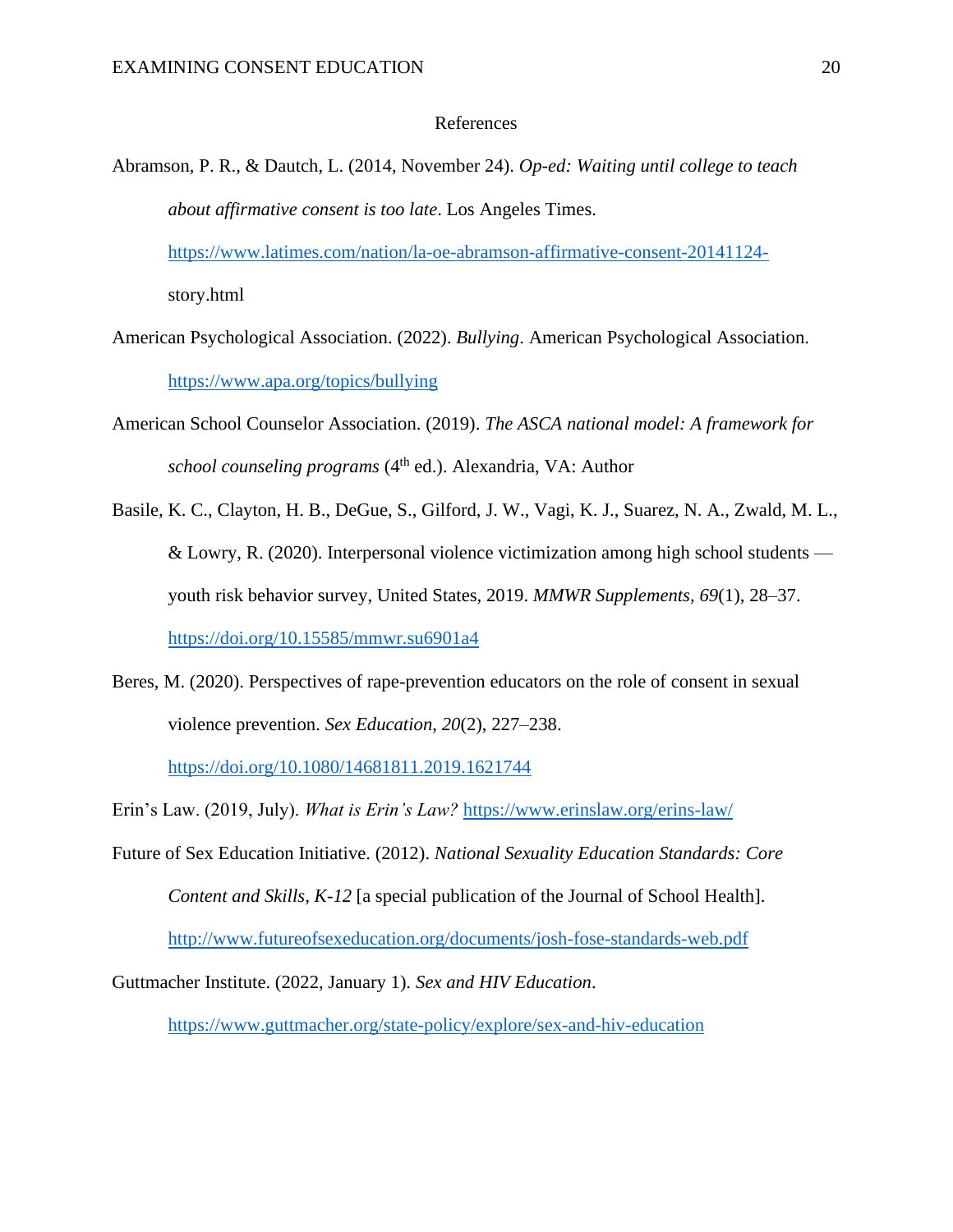Guttmacher Institute. (2019, September). *Adolescent sexual and reproductive health in the United States* [Fact sheet]. [https://www.guttmacher.org/fact-sheet/american-teens-sexual](https://www.guttmacher.org/fact-sheet/american-teens-sexual-)and-reproductive-health

Kann, L., McManus, T., Harris, W. A., Shanklin, S. L., Flint, K. H., Queen, B., Lowry, R., Chyen, D., Whittle, L., Thornton, J., Lim, C., Bradford, D., Yamakawa, Y., Leon, M., Brener, N., & Ethier, K. A. (2018, June 15). Youth risk behavior surveillance – United States, 2017. *MMWR Surveillance Summaries, 67*(8), 1-114. <https://www.cdc.gov/mmwr/volumes/67/ss/ss6708a1.htm>

Lee, R. S. (1993). Effects of classroom guidance on student achievement. *Elementary School Guidance & Counseling, 27*(3), 163-171.<http://www.jstor.org/stable/42869065>

*Legal role of consent*. RAINN. (2022). [https://www.rainn.org/articles/legal-role](https://www.rainn.org/articles/legal-role-)consent#:~:text=There%20is%20no%20single%20legal,law%20or%20through%20court %20cases

- McGuire, L. (2021, June 16). *How to teach consent across the curriculum*. Edutopia. <https://www.edutopia.org/article/how-teach-consent-across-curriculum>
- McGuire, L. (2018, October 25). *The role of education in preventing sexual misconduct: Three ideas for improving sex education to create a culture of consent and help prevent sexual misconduct*. Edutopia. [https://www.edutopia.org/article/role-education-preventing](https://www.edutopia.org/article/role-education-preventing-)sexual-misconduct
- Miller, E. M., Jr., & Mondschein, E. S. (2017). Sexual Harassment and Bullying: Similar, but Not the Same. What School Officials Need to Know. *Clearing House: A Journal of Educational Strategies, Issues and Ideas*, *90*(5–6), 191–197.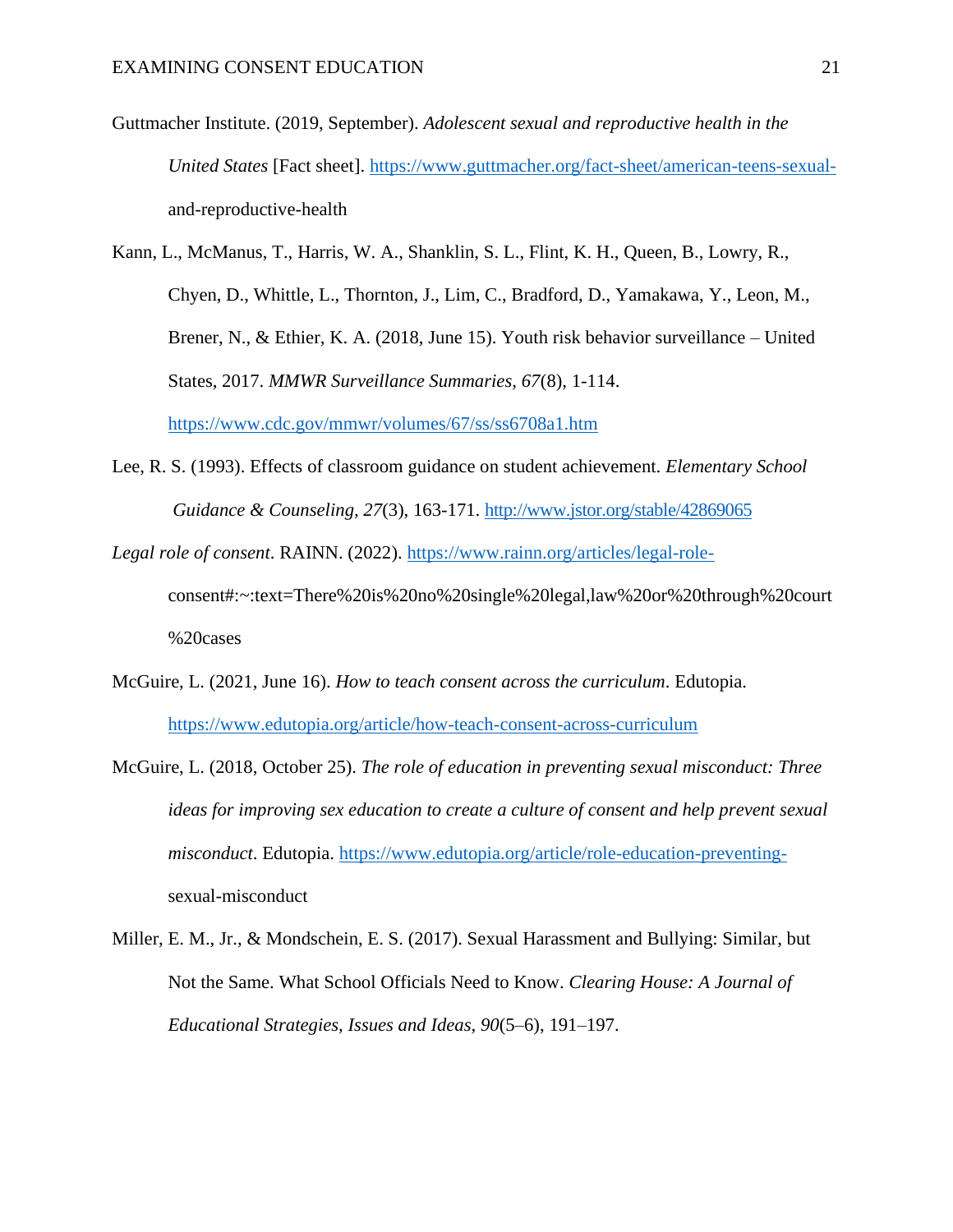- Milnes, K., Turner-Moore, T., & Gough, B. (2021). Towards a culturally situated understanding of bullying: Viewing young people's talk about peer relationships through the lens of consent. *Journal of Youth Studies*, 1–19.<https://doi.org/10.1080/13676261.2021.1965106>
- Minnesota Statutes 2021, section 120B.234, subdivision 1; MINN. STAT. 120B.234 (2021); MINN. STAT. ANN. 120B.234 (2021)
- Naide, S. (2020, January). *State lawmakers say yes to consent education*. Guttmacher Institute. <https://www.guttmacher.org/article/2020/01/state-lawmakers-say-yes-consent-education>
- National Center for Injury Prevention and Control, Division of Violence Prevention. (2022, February 5). *Preventing sexual violence*. Centers for Disease Control and Prevention. <https://www.cdc.gov/violenceprevention/sexualviolence/fastfact.html>
- Pennepacker, P. (2021, April 6). *Proposed title IX regulations: Effect on K-12 schools*. NFHS. [https://www.nfhs.org/articles/proposed-title-ix-regulations-effect-on-k-12](https://www.nfhs.org/articles/proposed-title-ix-regulations-effect-on-k-12-) schools/#:~:text=In%20K%2D12%20schools%2C%20the,harassment)%20and%2C%202 )%20%E2%80%9C
- Santelli, J. S., Grilo, S. A., Choo, T. H., Diaz, G., Walsh, K., Wall, M., Hirsch, J. S., Wilson, P. A., Gilbert, L., Khan, S., & Mellins, C. A. (2018) Does sex education before college protect students from sexual assault in college? *PLoS ONE 13*(11): e0205951. <https://doi.org/10.1371/journal.pone.0205951>
- Schroeder, E. (2015, October). *Teaching Young People about Consent*. ACT for Youth Center of Excellence. [http://www.actforyouth.net/resources/pm/pm\\_consent\\_1015.cfm](http://www.actforyouth.net/resources/pm/pm_consent_1015.cfm)
- Schubert, A. (2019, June 27). *Aca Counseling Corner Blog*. ACA Counseling Corner Blog. <https://www.counseling.org/news/aca-blogs/aca-counseling-corner/aca-member->

blogs/2019/06/27/the-quality-of-sex-education-matters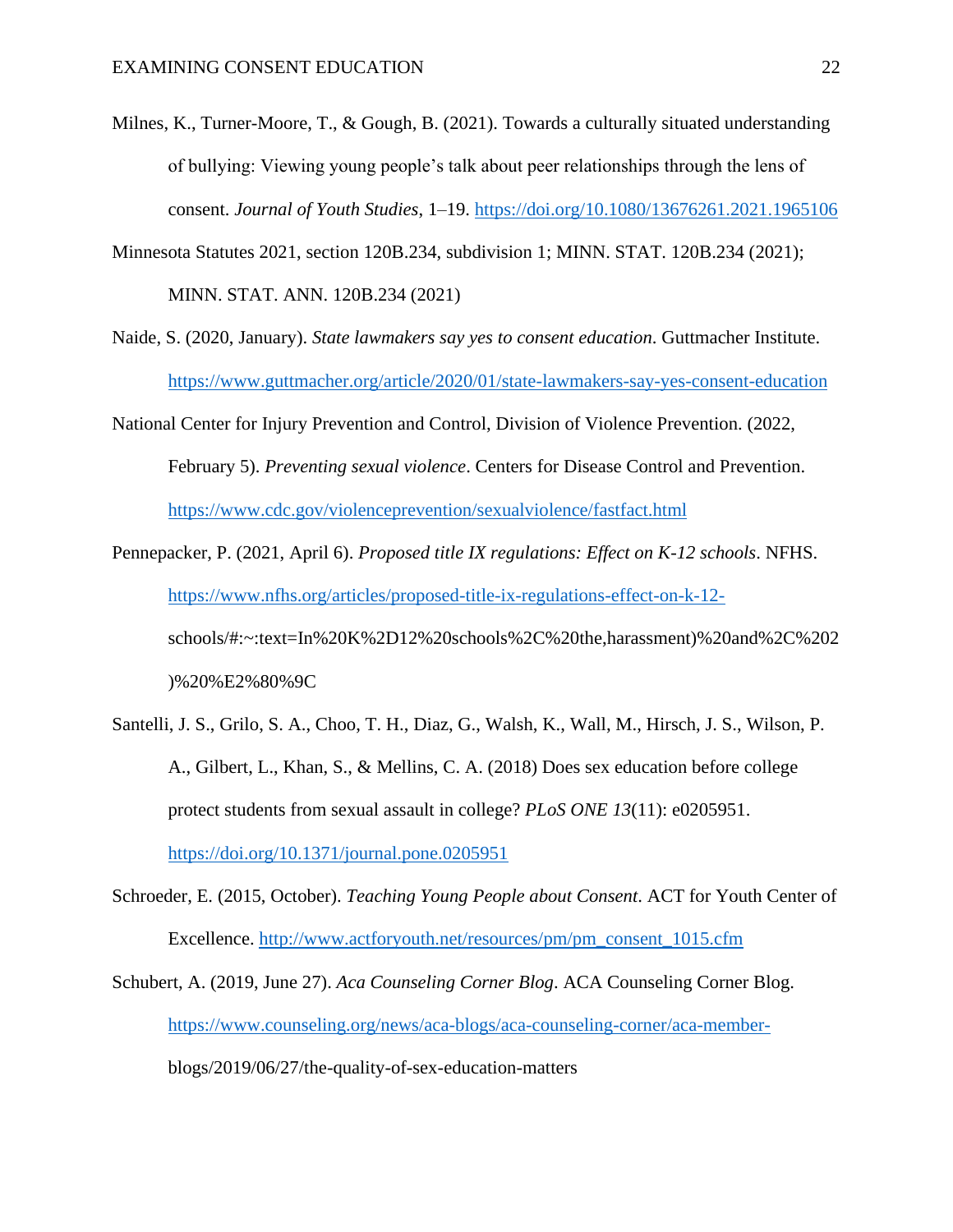*Sexual assault*. RAINN. (2022).<https://www.rainn.org/articles/sexual-assault>

- SIECUS. (2018, July 20). *The guidelines for comprehensive sexuality education*. <https://siecus.org/resources/the-guidelines/>
- U.S. Bureau of Labor Statistics. (2021, April 27). College Enrollment and Work Activity of Recent High School and College Graduates - 2020. *U.S. Bureau of Labor Statistics*. [https://www.bls.gov/news.release/hsgec.nr0.htm#.](https://www.bls.gov/news.release/hsgec.nr0.htm)
- U.S. Department of Education. (2021, August 20). *Title IX and sex discrimination*. [https://www2.ed.gov/about/offices/list/ocr/docs/tix\\_dis.html](https://www2.ed.gov/about/offices/list/ocr/docs/tix_dis.html)
- U.S. Department of Education. (2020, January 10). *Sexual harassment guidance 1997*. U.S. Department of Education (ED).

<https://www2.ed.gov/about/offices/list/ocr/docs/sexhar01.html>

- *What consent looks like*. RAINN. (2022).<https://www.rainn.org/articles/what-is-consent>
- Willis, M., Jozkowski, K. N., & Read, J. (2019). Sexual consent in K–12 sex education: An analysis of current health education standards in the United States. *Sex Education*, *19*(2),

226–236.<https://doi.org/10.1080/14681811.2018.1510769>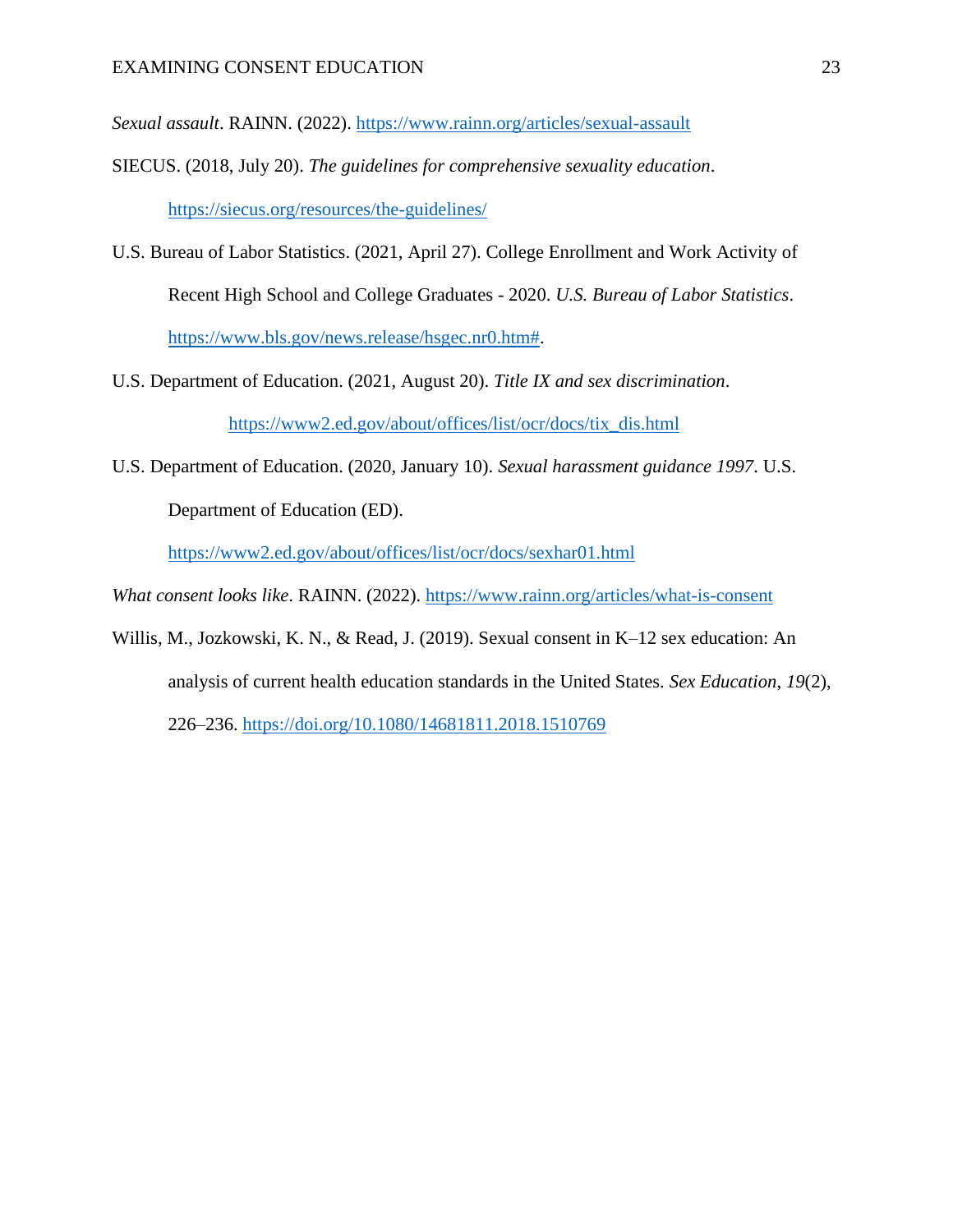## **Appendix A**

### Sample Classroom Guidance Lesson Plan

**Activity:** Consent Education – Understanding Boundaries and Personal Space

**Grade(s):** 3-6

**Time needed:** 30-45 minutes

## **ASCA Mindsets and Behaviors:**

- B-SMS 1. Responsibility for self and actions
- B-SMS 9. Personal safety skills
- B-SS 1. Effective oral and written communication skills and listening skills
- B-SS 5. Ethical decision-making and social responsibility
- B-SS 8. Advocacy skills for self and others and ability to assert self, when necessary
- B-SS 9. Social maturity and behaviors appropriate to the situation and environment

## **Learning Objective(s):**

- Students will believe that it is not okay to violate physical boundaries and personal space
- Students will know what physical boundaries and personal space are
- Students will be able to identify their physical boundaries and personal space
- Students will be able to communicate their physical boundaries to others
- Students will know how to respect others physical boundaries and personal space

## **Materials:**

• Hula hoop or rope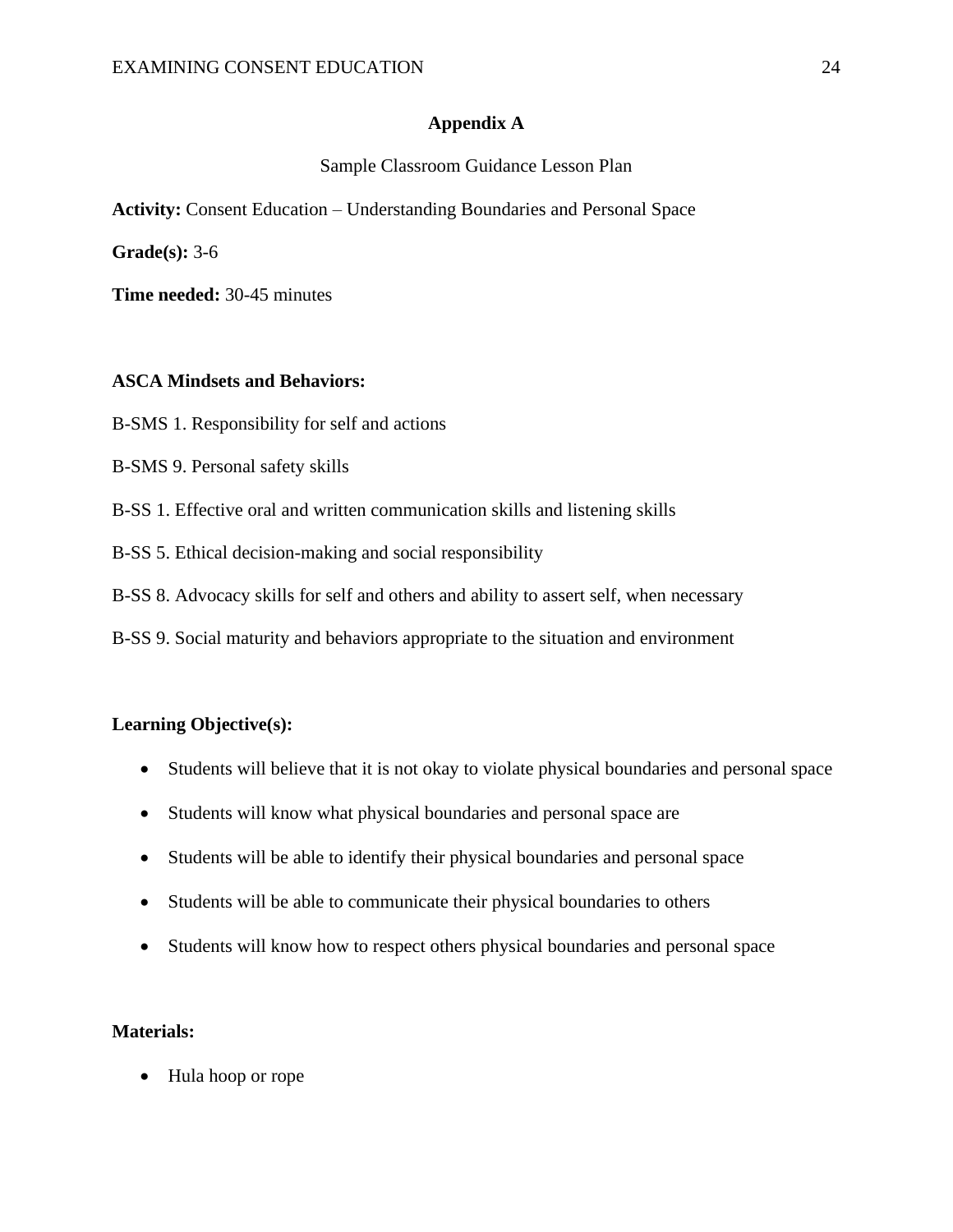- White board or large piece of paper and writing utensil
- Handouts with outline of person
- Writing utensils for students

#### **Procedures:**

- 1. Introduction (5 minutes) Begin by reviewing classroom expectations. Introduce the lesson/activity: *Everyone's body is special and is their own. It is up to you to decide who can touch you and how.*
- 2. Warm-Up (5 minutes) Ask two students to stand inside the circle (hula hoop/rope) together; ask them how it feels to be so close. Explain to the class that they should imagine the circle (hula hoop/rope) around themselves is their private space, and they get to decide who comes inside with them.
- 3. Activity (5-10 minutes) On a large piece of paper or white board, draw a circle to represent private space, then draw three more rings around it.
	- a) Show the class a list/pictures of different people (e.g. parent, best friend, stranger, teacher) and ask them to say which circle they think the people should go in.
	- b) When people have been written in the circles, discuss the different types of contact that might happen with each one (e.g. a parent may kiss/hug, a teacher may high-five, a stranger may nod or smile).
	- c) Answer any questions students might have about the types of touch that are appropriate from different people they know/encounter.
- 4. Skills Practice (10 minutes) Split students into small groups.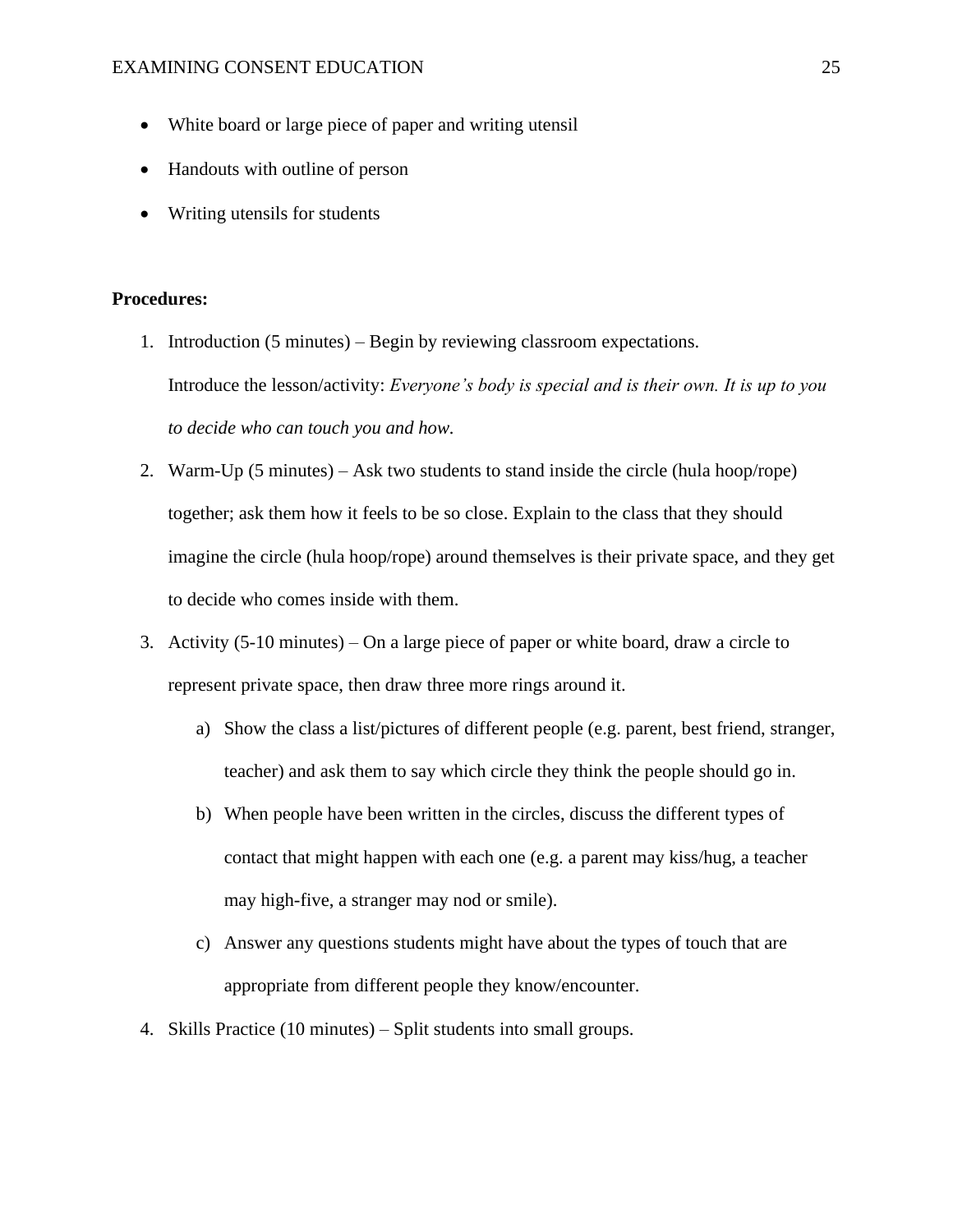- a) Give each small group a piece of paper with an outline of a person on it. Explain there may be times when you might let someone into your private space but that there are still rules around who is allowed in and if and how they might touch you.
- b) Give each group a different scenario and ask students to take turns reading them out loud. The group should mark on their outline where they think it would be okay to be touched in each scenario and explain what type of touch might be allowed.
- 5. Wrap-up (5-10 minutes) Discuss the activity, highlighting that personal space and rules will be different depending on who the person is.

#### **Evaluation of Learning:**

Process Data: Track lesson participation and attendance.

Perception Data: Pre- and post- lesson student behavioral data; Student response and participation during lesson discussions/activities/skills practice; School counselor observations. Outcome Data: Teacher reports of harassment/bullying/violence; Student reports of harassment/bullying/violence; Student behavioral data (discipline referrals).

#### **Source(s):**

International Planned Parenthood Federation. (2016). *Teaching about consent and healthy boundaries: A guide for educators.* International Fitness Professionals Association. [https://www.ifpa.ie/sites/default/files/documents/Reports/teaching\\_about\\_consent\\_health](https://www.ifpa.ie/sites/default/files/documents/Reports/teaching_about_consent_health%09y_boundaries_a_guide_for_educators.pdf) [y\\_boundaries\\_a\\_guide\\_for\\_educators.pdf](https://www.ifpa.ie/sites/default/files/documents/Reports/teaching_about_consent_health%09y_boundaries_a_guide_for_educators.pdf)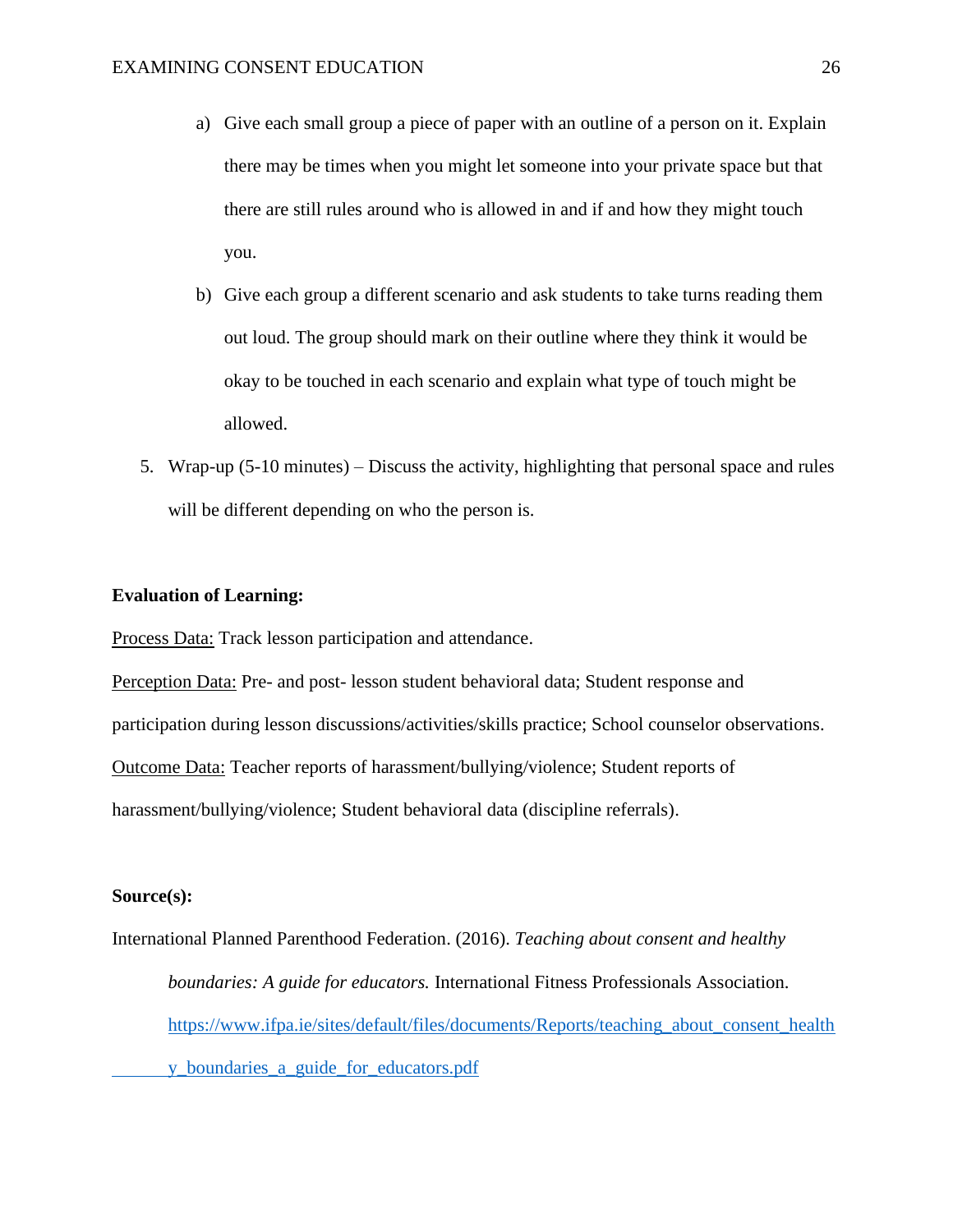## **Appendix B**

Sample Classroom Guidance Lesson Plan

**Activity:** Consent Education – Sexual Consent

**Grade(s):** 7-12

**Time needed:** 35-55 minutes

## **ASCA Mindsets and Behaviors:**

- B-SMS 1. Responsibility for self and actions
- B-SMS 9. Personal safety skills
- B-SS 1. Effective oral and written communication skills and listening skills
- B-SS 5. Ethical decision-making and social responsibility
- B-SS 8. Advocacy skills for self and others and ability to assert self, when necessary
- B-SS 9. Social maturity and behaviors appropriate to the situation and environment

## **Learning Objective(s):**

- Students will believe that it is not okay to violate consent
- Students will know what consent is
- Students will be able to communicate their consent in appropriate situations
- Students will be able to respect others consent

## **Materials:**

- Small ball
- Hand-out of 'guidelines for consent' for each student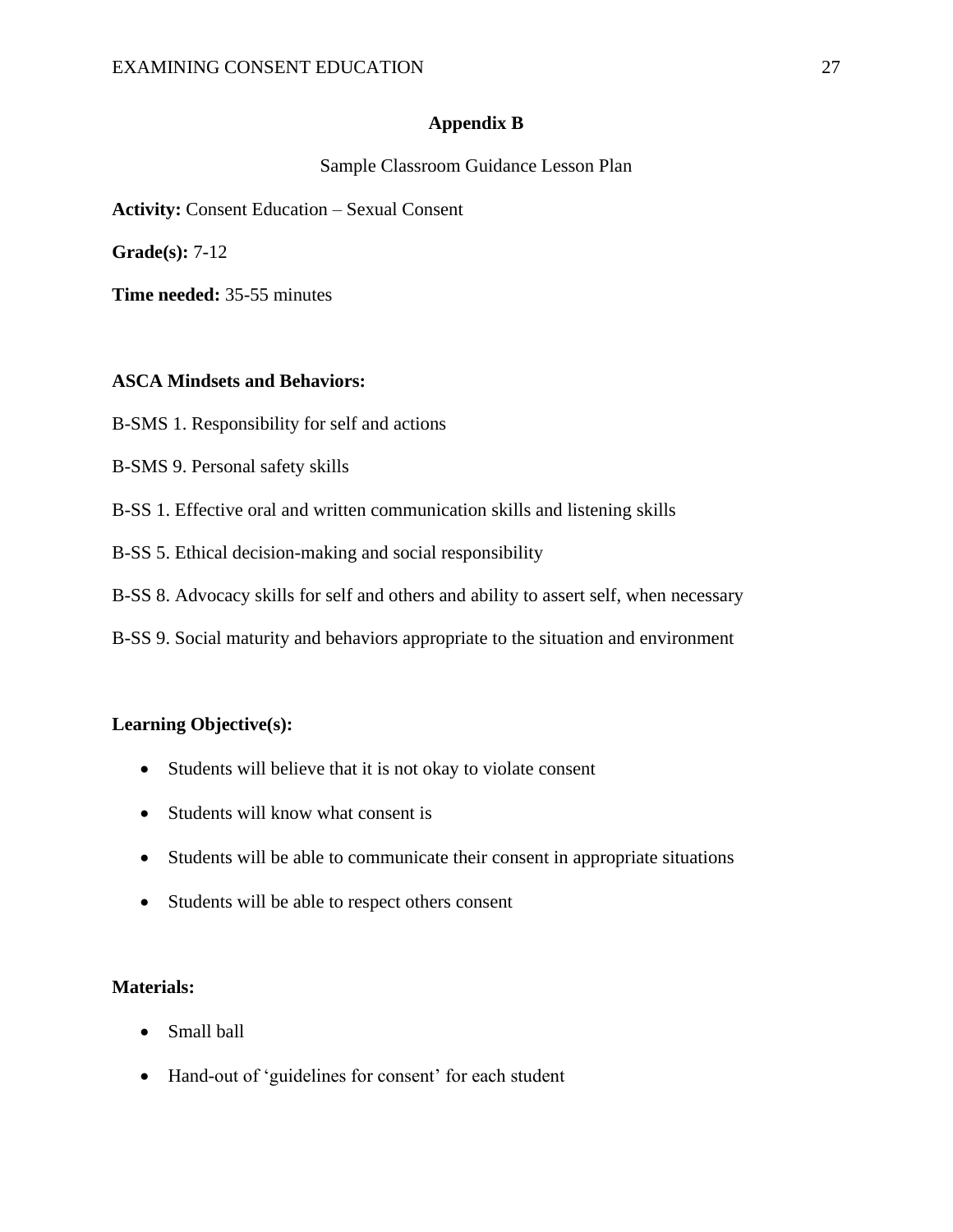• Case study examples

#### **Procedures:**

- 1. Introduction (5-10 minutes) Begin by reviewing classroom expectations.
	- a) Ask students to sit in a circle and throw a ball to each other.
	- b) When a student catches the ball, they should answer the question: *What are the qualities/ingredients for a good relationship?* (Specifically a romantic relationship.)
	- c) Discuss themes that emerged or unclear answers/meanings.
- 2. Discussion (10-15 minutes) Discuss lesson objective(s):
	- a) *Today's lesson is about consent in relationships, and many qualities that make a good/healthy relationship are necessary for healthy sexual relationships. Having any type of sexual interaction with someone requires communication, mutual respect, and this is what consent is all about.*
	- b) Ask students to pair and share: *Consent can be referred to as 'free and informed consent'. What could some obstacles be to someone giving 'free and informed consent' to sexual activity?*
	- c) If time allows, discuss laws and policies in your school's state in regard to sexual consent.
- 3. Skills Practice (15-20 minutes) Give students a hand-out of 'guidelines for consent'
	- a) 'Guidelines for consent' should include:
		- i. Believe you have the right to decide for yourself whether or not you want to participate in a particular sexual activity.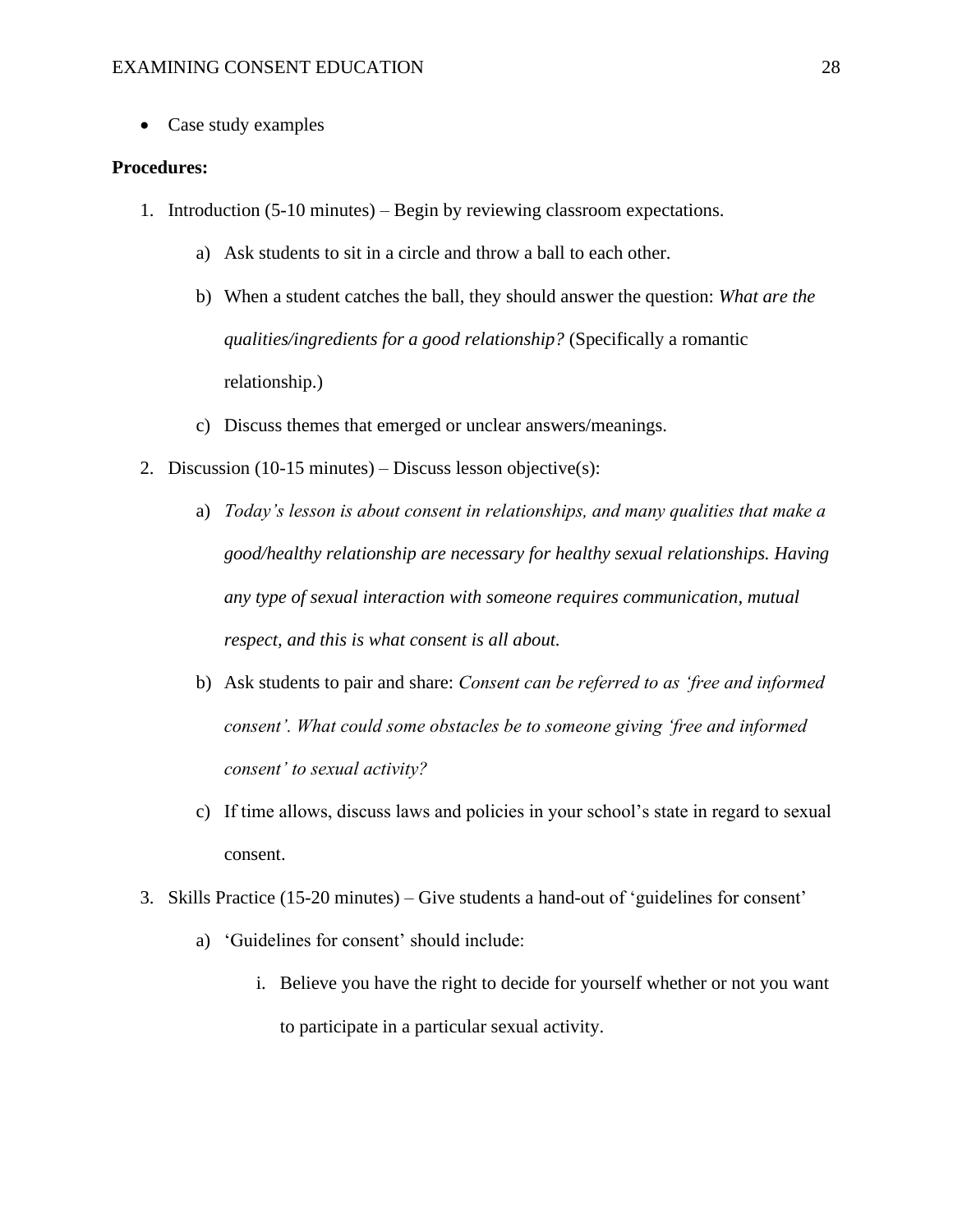- ii. Have a sufficient sense of power and control over the situation to be able to communicate and implement your decision.
- iii. Have the maturity and understanding what a sexual activity entails and consequences that may occur.
- iv. Be in a situation or relationship where your decision is recognized and respected by the other participant(s).
- v. Have a clear mind, not impaired by alcohol or drugs at the time of decision making.
- vi. As much as possible, avoid situations where you are likely to experience pressure to engage in unwanted sexual activities for material or financial reasons.
- b) Split students into small groups and give each group a case study. Each group should read their case study to the whole class and share their views on whether they think the guidelines were met and why/why not. Small groups can act out a brief role play of their case study if time allows.
- 4. Wrap-up (5-10 minutes) Discuss the activity, highlighting: *There are circumstances in which a person does not have the control or power to say no. This is a violation of human rights.*

#### **Evaluation of Learning:**

Process Data: Track lesson participation and attendance.

Perception Data: Pre- and post- lesson student behavioral data; Student response and participation during lesson discussions/activities/skills practice; School counselor observations.